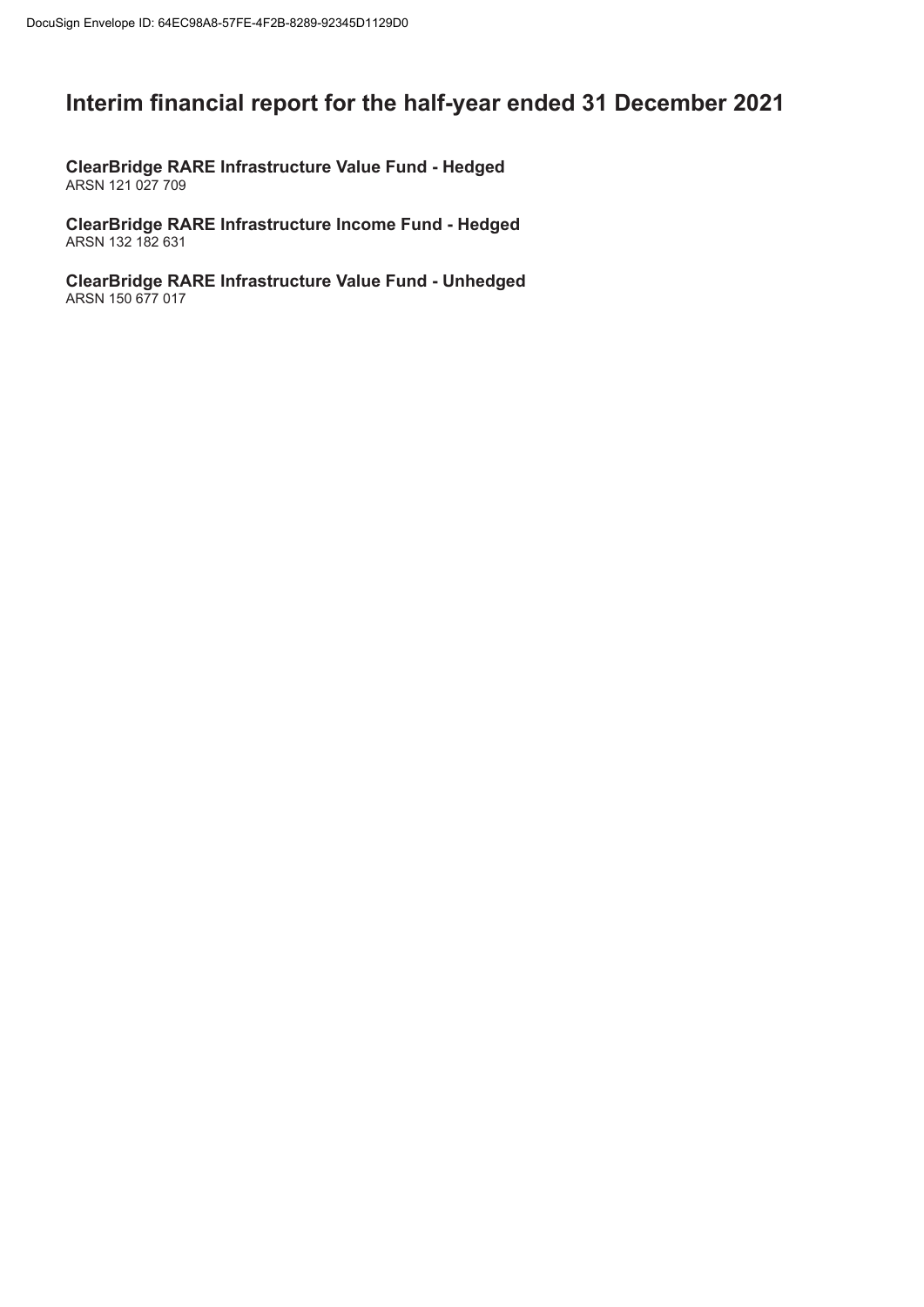# **Interim financial report for the half-year ended 31 December 2021**

# **Contents**

| Directors' report                               |    |
|-------------------------------------------------|----|
| Auditor's independence declaration              | 4  |
| Statements of comprehensive income              | 5  |
| <b>Balance sheets</b>                           | 6  |
| Statements of changes in equity                 |    |
| Statements of cash flows                        | 8  |
| Notes to the financial statements               | 10 |
| Directors' declaration                          | 21 |
| Independent auditor's report to the unitholders | 22 |

The Responsible Entity of the ClearBridge Investments Limited is Franklin Templeton Australia Limited (previously known as Legg Mason Asset Management Australia Limited).

The Responsible Entity's registered office is Level 47, 120 Collins Street, Melbourne VIC 3000.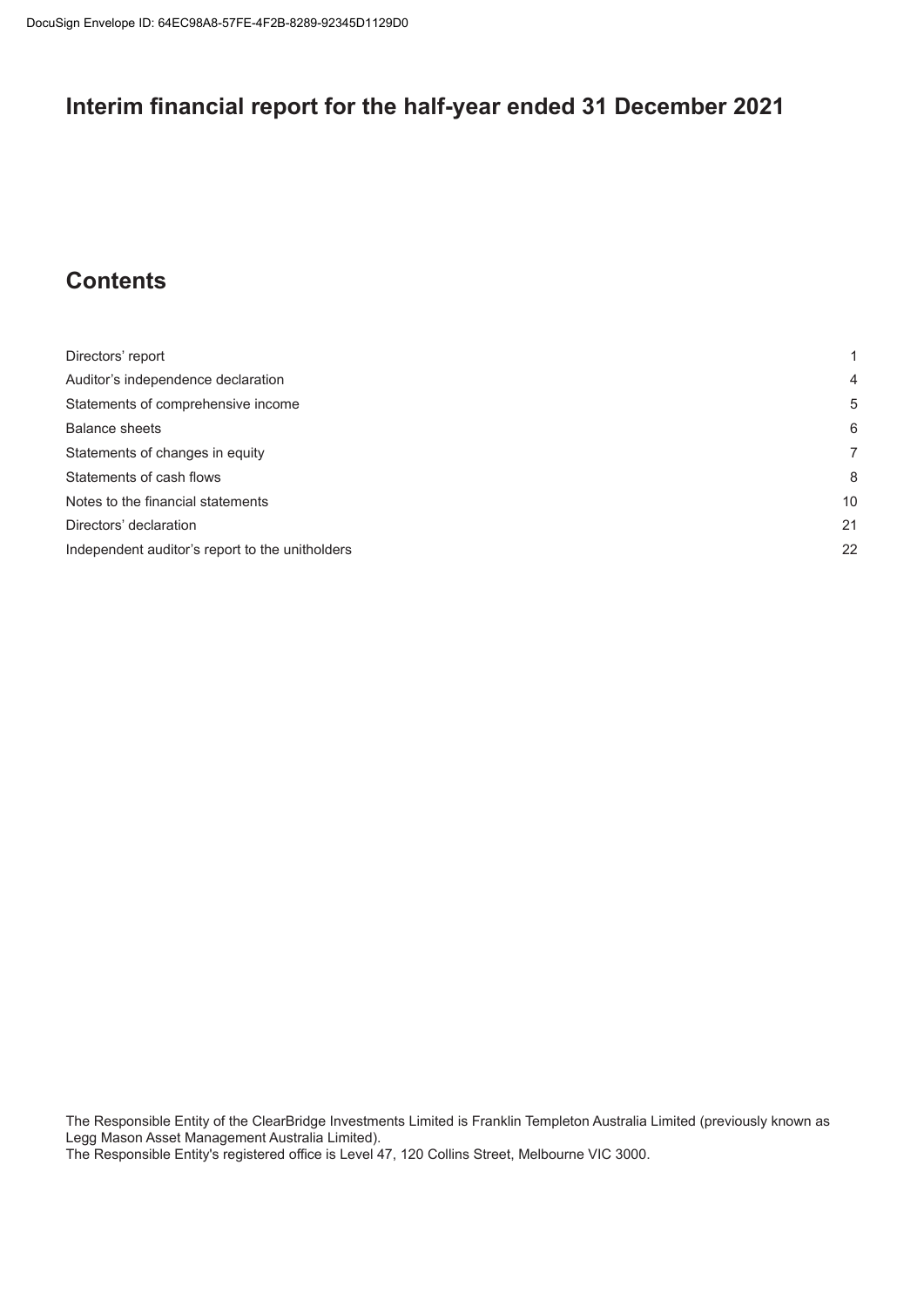# <span id="page-2-0"></span>**Directors' report**

The directors of Franklin Templeton Australia Limited (previously known as Legg Mason Asset Management Australia Limited: ABN 76 004 835 849), the Responsible Entity of the following managed investment schemes (the "Funds") present their report together with the interim financial statements of the Funds for the half-year ended 31 December 2021.

- ClearBridge RARE Infrastructure Value Fund Hedged (referred to in this document as "Infrastructure Value Fund Hedged") constituted on 1 August 2006;
- ClearBridge RARE Infrastructure Income Fund Hedged (referred to in this document as "Infrastructure Income Fund Hedged") constituted on 9 July 2008;
- ClearBridge RARE Infrastructure Value Fund Unhedged (referred to in this document as "Infrastructure Value Fund Unhedged") constituted on 2 May 2011.

## **Principal Activities**

The principal activity of each Fund is to invest in accordance with the investment objective and guidelines as set out in the Fund's current Product Disclosure Statement and its Constitution.

The Funds did not have any employees during the half-year.

The Responsible Entity was renamed from Legg Mason Asset Management Australia Limited to Franklin Templeton Australia Limited effective 1 October 2021.

There were no other significant changes in the nature of the Funds' activities during the half-year.

## **Directors**

The following persons held office as directors of Franklin Templeton Australia Limited during the half-year or since the end of the half-year and up to the date of this report:

- Q. Lupo
- E. Venner
- M. Harrison
- J. Besley (appointed 1 October 2021)

A. Stitt (resigned 30 June 2021)

## **Review and results of operations**

During the half-year, the Funds continued to invest in accordance with target asset allocations as set out in the governing documents of the relevant Funds and in accordance with the provisions of the Funds' Constitutions.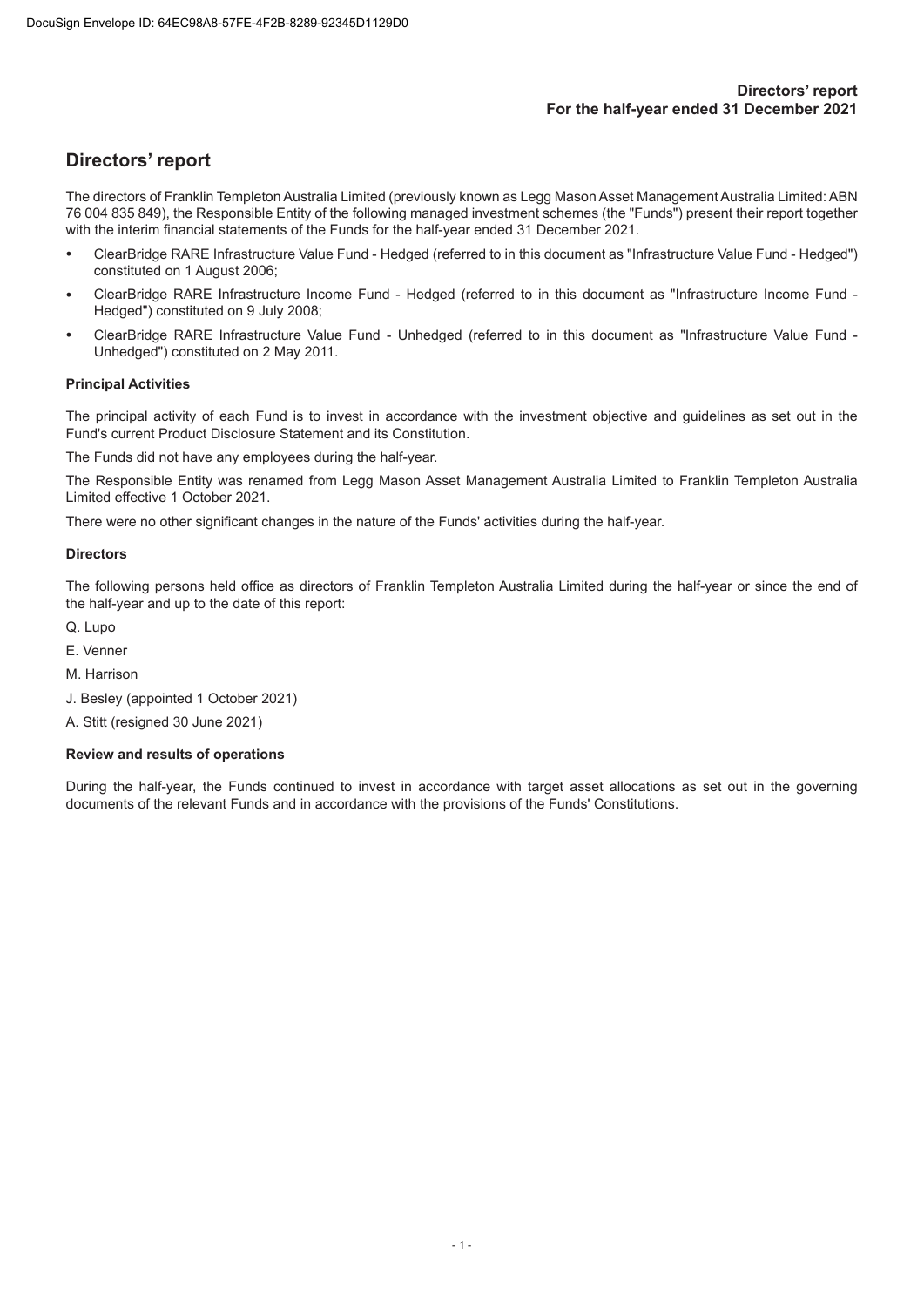## **Directors' report (continued)**

## **Results**

The performance of the Funds, as represented by the results of their operations, were as follows:

|                                                                                         | <b>Infrastructure Value Fund</b><br>- Hedged |                     | Infrastructure Income Fund<br>- Hedged |                     | <b>Infrastructure Value Fund</b><br>- Unhedged |                     |
|-----------------------------------------------------------------------------------------|----------------------------------------------|---------------------|----------------------------------------|---------------------|------------------------------------------------|---------------------|
|                                                                                         | Half-year ended                              |                     | Half-year ended                        |                     | Half-year ended                                |                     |
|                                                                                         | 31 December<br>2021                          | 31 December<br>2020 | 31 December<br>2021                    | 31 December<br>2020 | 31 December<br>2021                            | 31 December<br>2020 |
| Operating profit/(loss) before<br>finance costs attributable to<br>unitholders (\$'000) | 91,632                                       | 97,741              | 64,279                                 | 30,151              | 98,620                                         | 43,949              |
| Distributions - A Class<br>Distribution paid and payable<br>$(\$'000)$                  | 12,428                                       | 22,394              | 3,993                                  | 2,234               | 26,411                                         | 19,405              |
| Distributions (cents per unit)                                                          | 1.7000                                       | 3.0000              | 2.2500                                 | 3.7500              | 4.0000                                         | 3.0000              |
| Distributions - B Class<br>Distribution paid and payable<br>$(\$'000)$                  |                                              |                     | 5,160<br>1.7500                        | 6,162<br>3.0000     |                                                |                     |
| Distributions (cents per unit)                                                          |                                              |                     |                                        |                     |                                                |                     |
| Distributions - C Class<br>Distribution paid and payable<br>$(\$'000)$                  | 485                                          | 599                 | 32                                     |                     |                                                |                     |
| Distributions (cents per unit)                                                          | 1.7000                                       | 1.5000              | 2.3000                                 |                     | 4.0000                                         |                     |
| Distributions - I Class<br>Distribution paid and payable<br>$(\$'000)$                  | 1,470                                        | 1,334               |                                        |                     |                                                |                     |
| Distributions (cents per unit)                                                          | 1.7000                                       | 1.5000              |                                        |                     |                                                |                     |

Further information on distributions to unitholders is disclosed in note 7 to the financial statements.

#### **Significant changes in state of affairs**

In the opinion of the directors, there were no significant changes in the state of affairs of the Funds that occurred during the financial half-year.

#### **Matters subsequent to the end of the financial half-year**

Market disruptions associated with current geopolitical events have had a global impact, and uncertainty exists as to their implications. Such disruptions can adversely affect assets of the Funds and thus performance of the Funds. Management is continuing to monitor this development and evaluate its impact on the Funds.

Apart from the above no matter or circumstance has arisen since 31 December 2021 that has significantly affected, or may significantly affect:

- (i) the operations of the Funds in future financial years; or
- (ii) the results of those operations in future financial years; or
- (iii) the state of affairs of the Funds in future financial years.

## **Likely developments and expected results of operations**

The Funds will continue to be managed in accordance with the investment objectives and guidelines as set out in the governing documents of the Funds and in accordance with the provisions of the Funds' Constitution.

The results of the Fund's operations will be affected by a number of factors, including the performance of investment markets in which the Funds invest. Investment performance is not guaranteed and future returns may differ from past returns. As investment conditions change over time, past returns should not be used to predict future returns.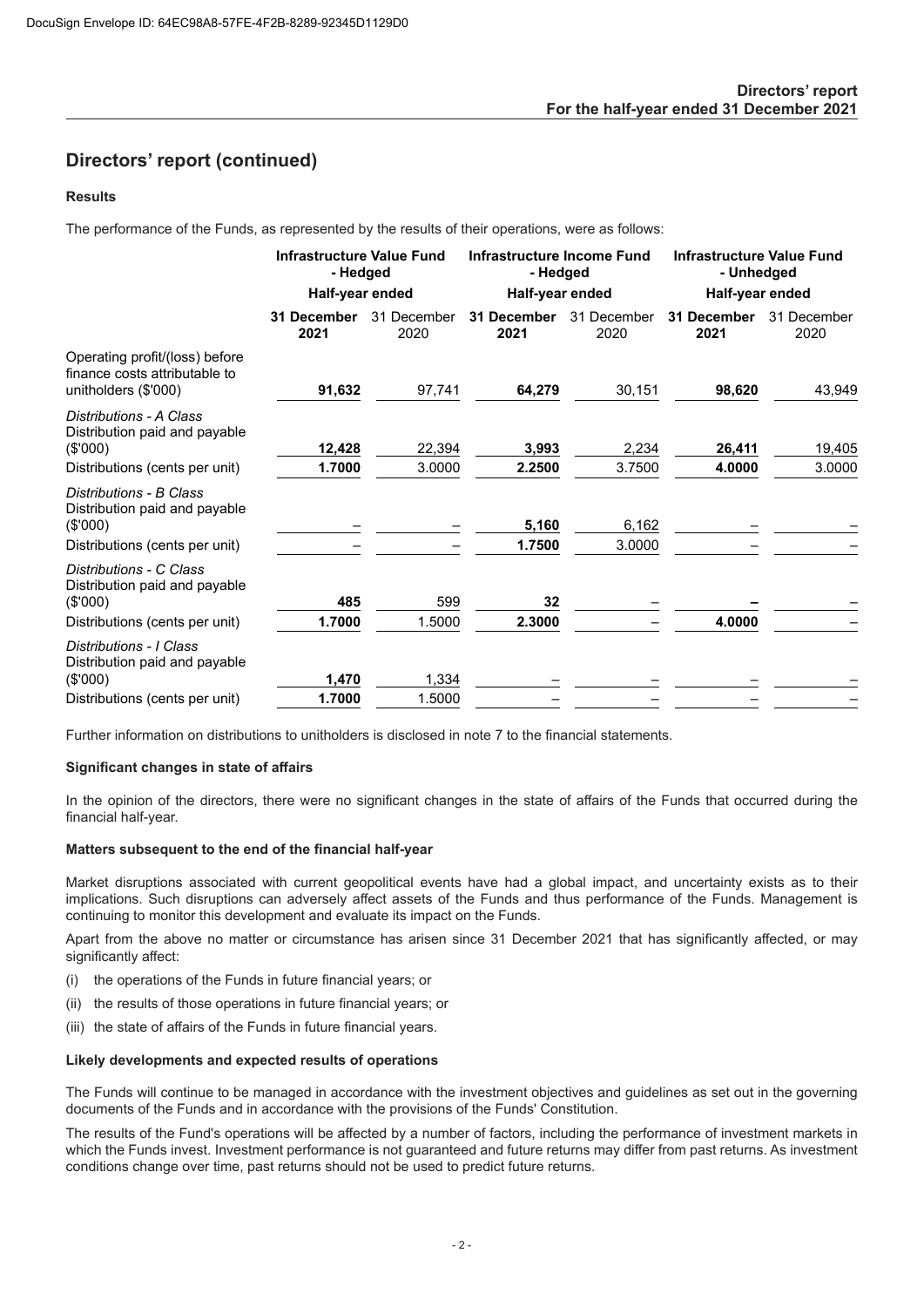# **Directors' report (continued)**

#### **COVID-19 Outbreak**

During the reporting period, the spread of the coronavirus (COVID-19) outbreak expanded and has significantly impacted the global economy and financial markets. The eventual severity of the impact as a result of COVID-19 remains uncertain; however, the length and depth of the downturn, as well as its impact on financial markets, will be driven by a number of factors, such as government economic, health and social policies, as well as efforts to increase vaccination rates and re-opening of domestic and international borders.

In the meantime, aggressive monetary and fiscal actions have been taken around the globe. We encourage investors to maintain a long-term perspective with respect to their financial holdings and recommend they seek the guidance and support from a trusted financial professional regarding their individual circumstances during this challenging time.

We will continue to assess the potential financial and other impacts of the COVID-19 outbreak on Fund operations, as well as the impact on investment outcomes and increased volatility in investment performance.

#### **Indemnification and insurance of officers**

No insurance premiums are paid for out of the assets of the Funds in regards to insurance cover provided to either the officers of Franklin Templeton Australia Limited or the auditors of the Funds. So long as the officers of Franklin Templeton Australia Limited act in accordance with the Funds' Constitutions and the law, the officers remain indemnified out of the assets of the Funds against losses incurred while acting on behalf of the Funds.

#### **Indemnity of auditors**

The auditors of the Funds are in no way indemnified out of the assets of the Funds.

#### **Interests in the Funds**

The movement in units on issue in the Funds during the financial half-year is disclosed in note 6 to the financial statements.

The value of the Funds' assets and liabilities is disclosed on the balance sheets and derived using the basis set out in note 2 to the financial statements.

#### **Environmental regulation**

The operations of the Funds are not subject to any particular or significant environmental regulations under a Commonwealth, State or Territory law.

#### **Rounding of amounts to the nearest thousand dollars**

The Funds are entities of the kind referred to in *ASIC Corporations (Rounding in Financial/Directors' Reports) Instrument 2016/191*  and in accordance with that instrument, amounts in the financial statements and directors' report have been rounded off to the nearest thousand dollars, unless otherwise stated.

#### **Auditor's independence declaration**

A copy of the Auditor's independence declaration as required under Section 307C of the *Corporations Act 2001* is set out on page 4.

This report is made in accordance with a resolution of the directors.

DocuSigned by: Director D96DBC094F8348F Q.Lupo

Melbourne 07 March 2022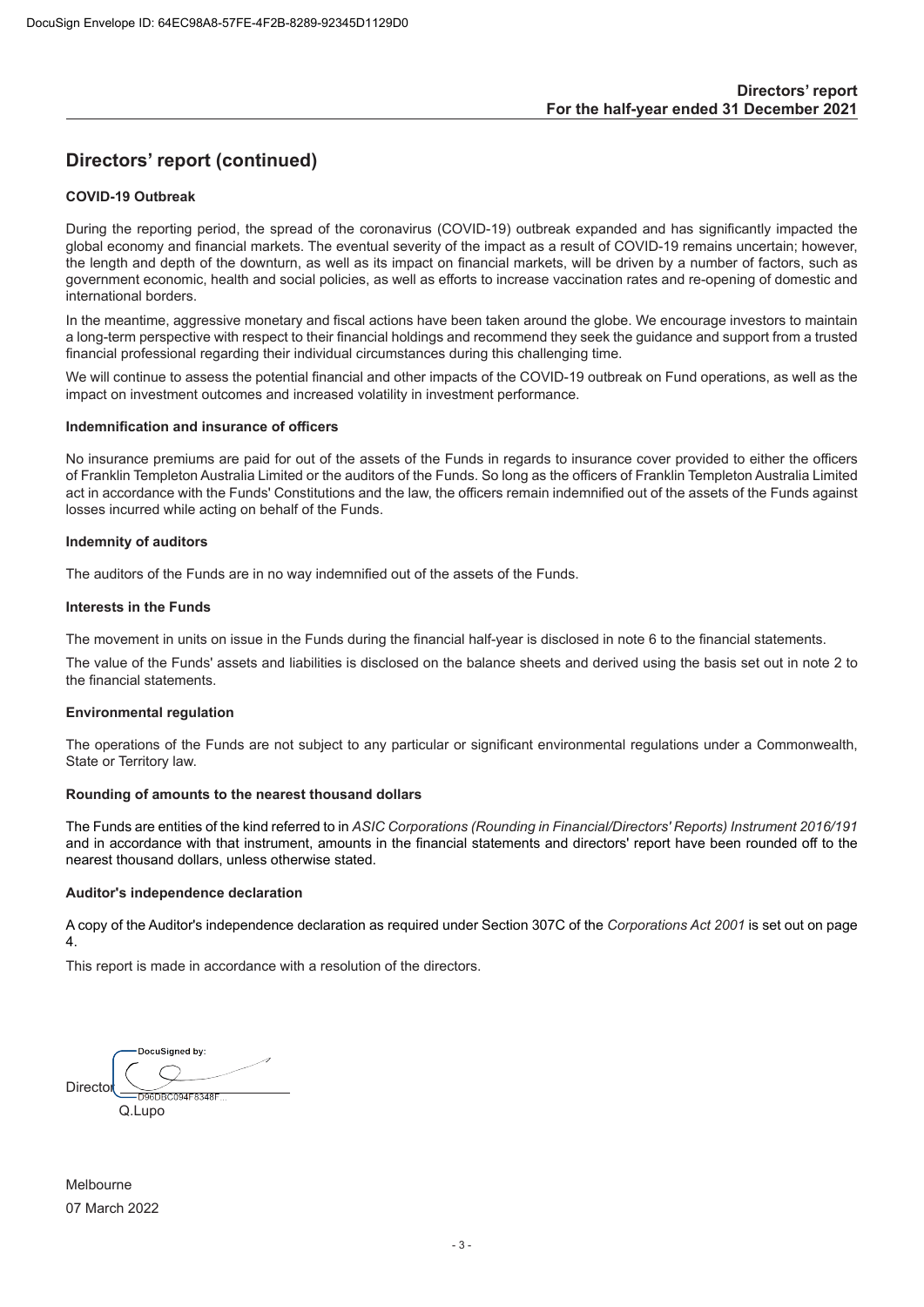

# Auditor's Independence Declaration

- ClearBridge RARE Infrastructure Value Fund Hedged
- ClearBridge RARE Infrastructure Income Fund Hedged
- ClearBridge RARE Infrastructure Value Fund Unhedged (collectively "the Funds')

As lead auditor for the review of the Funds for the half-year ended 31 December 2021, I declare that to the best of my knowledge and belief, there have been:

- (a) no contraventions of the auditor independence requirements of the Corporations Act 2001 in relation to the review; and
- (b) no contraventions of any applicable code of professional conduct in relation to the review.

Har L Logan

kate L Logan and Shanga and Shanga and Shanga and Shanga and Shanga and Shanga and Shanga and Shanga and Shanga Partner PricewaterhouseCoopers

7 March 2022

 $\mathbb{R}^2$ PricewaternouseCoopers, ABN 52 780 433 757 PricewaterhouseCoopers, ABN 52 780 433 757<br>
2 Riverside Quay, SOUTHBANK VIC 3006, GPO Box 1331, MELBOURNE VIC 3001<br>
T: 61 3 8603 1000, F: 61 3 8603 1999, www.pwc.com.au<br>
Liability limited by a scheme approved under Profess FricewaterhouseCoopers, ABN 52 780 433 757<br>2 Riverside Quay, SOUTHBANK VIC 3006, GPO Box 1331,<br>T: 61 3 8603 1000, F: 61 3 8603 1999, www.pwc.com.au<br>Liability limited by a scheme approved under Professional Standard

Liability limited by a scheme approved under Professional Standards Legislation.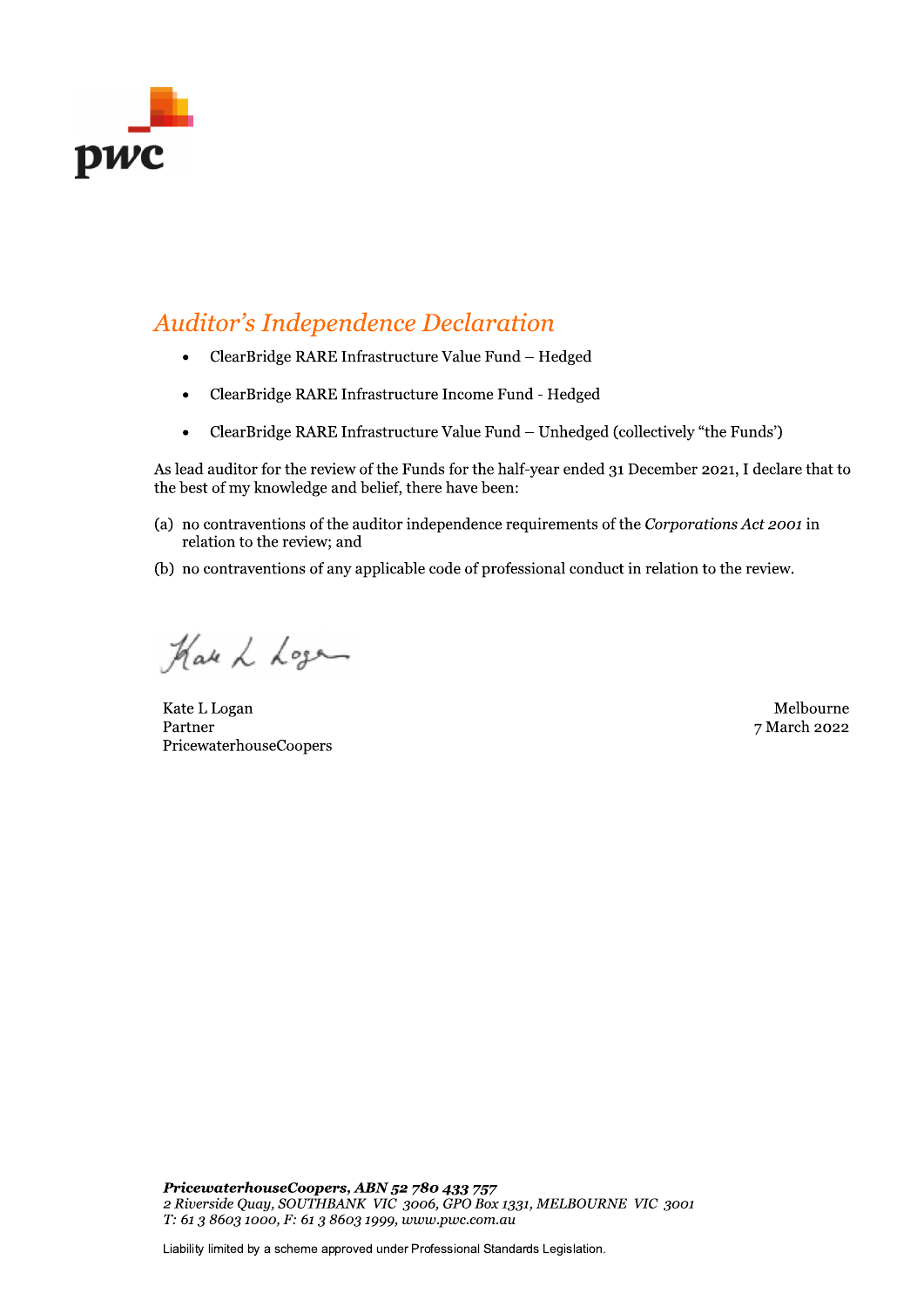## **Statements of comprehensive income For the half-year ended 31 December 2021**

# <span id="page-6-0"></span>**Statements of comprehensive income**

|                                                                                |             | <b>Infrastructure Value Fund</b><br>- Hedged |                               | <b>Infrastructure Income Fund</b><br>- Hedged |                               | <b>Infrastructure Value Fund</b><br>- Unhedged |                               |
|--------------------------------------------------------------------------------|-------------|----------------------------------------------|-------------------------------|-----------------------------------------------|-------------------------------|------------------------------------------------|-------------------------------|
|                                                                                |             | Half-year ended                              |                               | Half-year ended                               |                               | Half-year ended                                |                               |
|                                                                                | <b>Note</b> | <b>31 December</b><br>2021<br>\$'000         | 31 December<br>2020<br>\$'000 | 31 December<br>2021<br>\$'000                 | 31 December<br>2020<br>\$'000 | 31 December<br>2021<br>\$'000                  | 31 December<br>2020<br>\$'000 |
| <b>Investment income</b>                                                       |             |                                              |                               |                                               |                               |                                                |                               |
| Interest income                                                                |             |                                              | 3                             |                                               | 7                             |                                                | 10                            |
| Dividend income                                                                |             | 8,213                                        | 6,588                         | 8,972                                         | 6,436                         | 7,675                                          | 6,739                         |
| Distribution income                                                            |             | 687                                          | 519                           | 1,947                                         | 1,037                         | 655                                            | 518                           |
| Net gains/(losses) on<br>financial instruments at<br>fair value through profit |             |                                              |                               |                                               |                               |                                                |                               |
| or loss                                                                        |             | 87,548                                       | 94,807                        | 56,065                                        | 23,580                        | 94,698                                         | 40,661                        |
| Other operating income                                                         |             |                                              | 78                            |                                               | 96                            |                                                | 76                            |
| <b>Total net investment</b><br>income/(loss)                                   |             | 96,448                                       | 101,995                       | 66,984                                        | 31,156                        | 103,028                                        | 48,004                        |
| <b>Expenses</b>                                                                |             |                                              |                               |                                               |                               |                                                |                               |
| Responsible Entity's                                                           |             |                                              |                               |                                               |                               |                                                |                               |
| fees                                                                           |             | 4,292                                        | 4,049                         | 1,951                                         | 854                           | 4,335                                          | 3,864                         |
| <b>Transaction costs</b>                                                       |             | 452                                          | 205                           | 671                                           | 151                           |                                                | 191                           |
| Other operating                                                                |             |                                              |                               |                                               |                               |                                                |                               |
| expenses                                                                       |             | 72                                           |                               | 83                                            |                               | 73                                             |                               |
| <b>Total operating</b>                                                         |             |                                              |                               |                                               |                               |                                                |                               |
| expenses                                                                       |             | 4,816                                        | 4,254                         | 2,705                                         | 1,005                         | 4,408                                          | 4,055                         |
| <b>Operating profit/(loss)</b>                                                 |             | 91,632                                       | 97,741                        | 64,279                                        | 30,151                        | 98,620                                         | 43,949                        |
| <b>Finance costs</b><br>attributable to<br>unitholders<br>Distributions to     |             |                                              |                               |                                               |                               |                                                |                               |
| unitholders<br>(Increase)/decrease in<br>net assets attributable to            | 7           | (14, 383)                                    | 24,327                        | (9, 185)                                      | 8,396                         | (26, 411)                                      |                               |
| unitholders                                                                    | 6           | (77, 249)                                    | 73,414                        | (55,094)                                      | 21,755                        | (72, 209)                                      |                               |
| Profit/(loss) for the<br>half-year                                             |             |                                              |                               |                                               |                               |                                                | 43,949                        |
| Other comprehensive                                                            |             |                                              |                               |                                               |                               |                                                |                               |
| income                                                                         |             |                                              |                               |                                               |                               |                                                |                               |
| <b>Total comprehensive</b><br>income for the<br>half-year                      |             |                                              |                               |                                               |                               |                                                | 43,949                        |

*The above statements of comprehensive income should be read in conjunction with the accompanying notes.*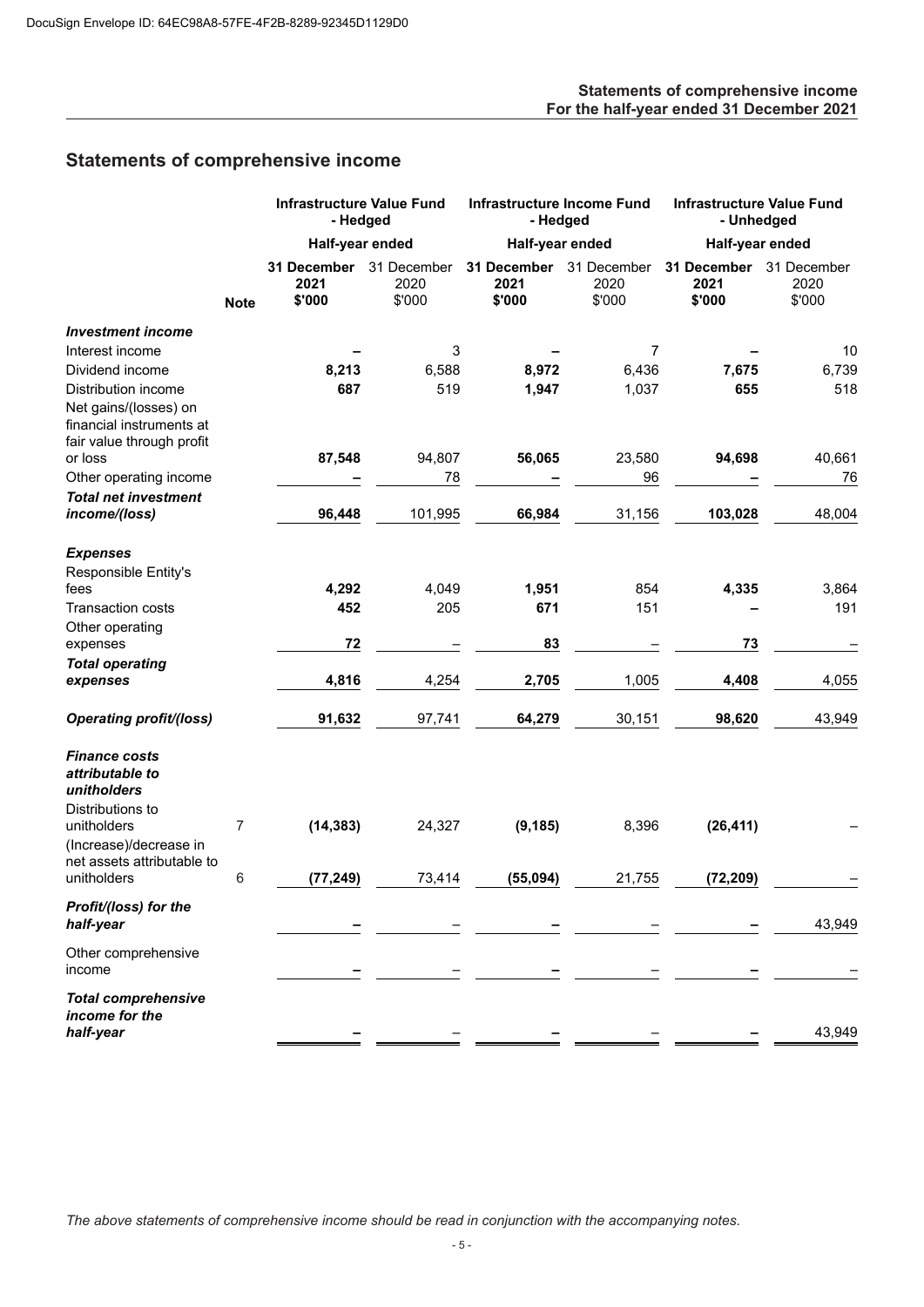# <span id="page-7-0"></span>**Balance sheets**

|                                                                                   |                | <b>Infrastructure Value Fund</b><br>- Hedged |                           | <b>Infrastructure Income Fund</b><br>- Hedged |                           | <b>Infrastructure Value Fund</b><br>- Unhedged |                           |
|-----------------------------------------------------------------------------------|----------------|----------------------------------------------|---------------------------|-----------------------------------------------|---------------------------|------------------------------------------------|---------------------------|
|                                                                                   |                | As at                                        |                           | As at                                         |                           | As at                                          |                           |
|                                                                                   | <b>Note</b>    | 31 December<br>2021<br>\$'000                | 30 June<br>2021<br>\$'000 | 31 December<br>2021<br>\$'000                 | 30 June<br>2021<br>\$'000 | 31 December<br>2021<br>\$'000                  | 30 June<br>2021<br>\$'000 |
| <b>Assets</b>                                                                     |                |                                              |                           |                                               |                           |                                                |                           |
| Cash and cash                                                                     |                |                                              |                           |                                               |                           |                                                |                           |
| equivalents                                                                       |                | 41,800                                       | 17,999                    | 37,944                                        | 21,701                    | 41,563                                         | 15,924                    |
| Receivables                                                                       |                | 1,116                                        | 1,321                     | 1,239                                         | 910                       | 1,128                                          | 1,256                     |
| Accrued income                                                                    |                | 1,173                                        | 1,111                     | 1,848                                         | 1,561                     | 1,129                                          | 1,052                     |
| Due from brokers -<br>receivable for securities                                   |                |                                              |                           |                                               |                           |                                                |                           |
| sold                                                                              |                |                                              |                           |                                               | 56                        |                                                |                           |
| Financial assets at fair                                                          |                |                                              |                           |                                               |                           |                                                |                           |
| value through profit or                                                           | $\overline{4}$ |                                              |                           |                                               |                           |                                                |                           |
| loss                                                                              |                | 906,298                                      | 899,165                   | 630,660                                       | 418,725                   | 892,033                                        | 830,114                   |
| <b>Total assets</b>                                                               |                | 950,387                                      | 919,596                   | 671,691                                       | 442,953                   | 935,853                                        | 848,346                   |
| <b>Liabilities</b>                                                                |                |                                              |                           |                                               |                           |                                                |                           |
| Distribution payable                                                              | $\overline{7}$ | 10,025                                       | 44,093                    | 6,519                                         | 20,226                    | 16,589                                         | 17,307                    |
| Payables                                                                          |                | 1,005                                        | 1,901                     | 681                                           | 604                       | 1,458                                          | 1,625                     |
| Due to brokers - payable                                                          |                |                                              |                           |                                               |                           |                                                |                           |
| for securities purchased<br>Financial liabilities at<br>fair value through profit |                |                                              |                           | 12,262                                        | 8,221                     |                                                |                           |
| or loss                                                                           | 5              | 3,719                                        | 14,406                    | 3,762                                         | 10,052                    |                                                |                           |
| <b>Total liabilities</b><br>(excluding net<br>assets attributable to              |                |                                              |                           |                                               |                           |                                                |                           |
| unitholders)                                                                      |                | 14,749                                       | 60,400                    | 23,224                                        | 39,103                    | 18,047                                         | 18,932                    |
| Net assets attributable<br>to unitholders                                         |                |                                              |                           |                                               |                           |                                                |                           |
| - liability                                                                       | 6              | 935,638                                      | 859,196                   | 648,467                                       | 403,850                   | 917,806                                        | 829,414                   |

*The above balance sheets should be read in conjunction with the accompanying notes.*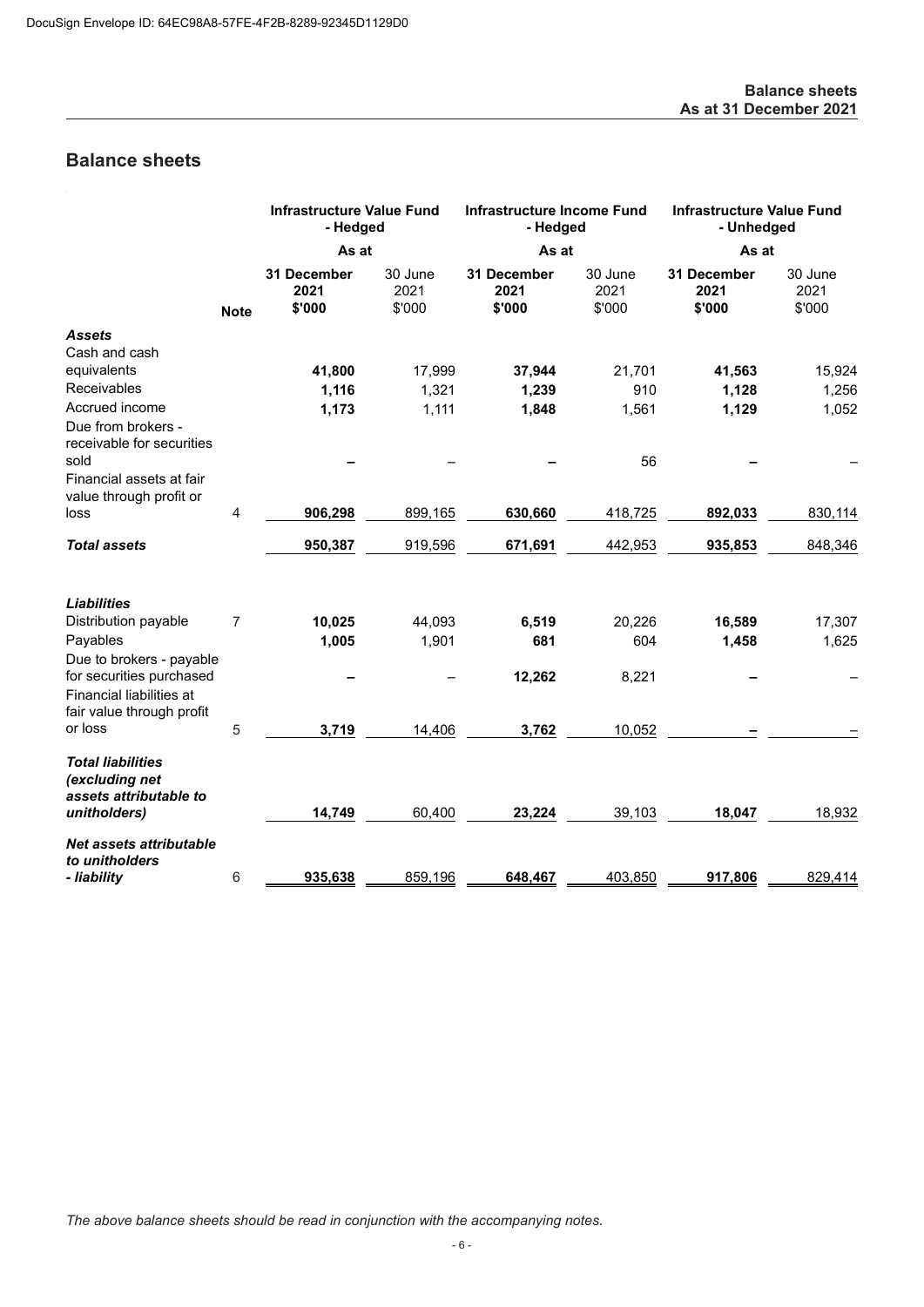## **Statements of changes in equity For the half-year ended 31 December 2021**

# <span id="page-8-0"></span>**Statements of changes in equity**

|                                                                           | <b>Infrastructure Value Fund</b><br>- Hedged |                               | <b>Infrastructure Income Fund</b><br>- Hedged |                                           | <b>Infrastructure Value Fund</b><br>- Unhedged |                               |
|---------------------------------------------------------------------------|----------------------------------------------|-------------------------------|-----------------------------------------------|-------------------------------------------|------------------------------------------------|-------------------------------|
|                                                                           | Half-year ended                              |                               | Half-year ended                               |                                           | Half-year ended                                |                               |
|                                                                           | 31 December<br>2021<br>\$'000                | 31 December<br>2020<br>\$'000 | 2021<br>\$'000                                | 31 December 31 December<br>2020<br>\$'000 | 31 December<br>2021<br>\$'000                  | 31 December<br>2020<br>\$'000 |
| Total equity at the<br>beginning of the<br>half-year                      |                                              | 770,286                       |                                               | 192,925                                   |                                                | 757,795                       |
| <b>Comprehensive income</b><br>for the half-year<br>Profit/(loss) for the |                                              |                               |                                               |                                           |                                                |                               |
| half-year<br>Other comprehensive                                          |                                              |                               |                                               |                                           |                                                | 43,949                        |
| income                                                                    |                                              |                               |                                               |                                           |                                                |                               |
| <b>Total comprehensive</b><br>income for the half-year                    |                                              |                               |                                               |                                           |                                                | 43,949                        |
| <b>Transactions with</b><br>unitholders                                   |                                              |                               |                                               |                                           |                                                |                               |
| Operating profit/(loss)<br>attributed to unitholders                      |                                              | 97,741                        |                                               | 30,151                                    |                                                |                               |
| Applications                                                              |                                              | 219,620                       |                                               | 139,013                                   |                                                | 92,734                        |
| Redemptions<br>Units issued upon<br>reinvestment of                       |                                              | (199, 670)                    |                                               | (17, 705)                                 |                                                | (78, 714)                     |
| distributions                                                             |                                              |                               |                                               |                                           |                                                | 1,973                         |
| Distributions paid and<br>payable                                         |                                              | (24, 327)                     |                                               | (8, 396)                                  |                                                | (19, 405)                     |
| <b>Total transactions with</b><br>unitholders                             |                                              | 93,364                        |                                               | 143,063                                   |                                                | (3, 412)                      |
| Total equity at the end<br>of the half-year                               |                                              | 863,650                       |                                               | 335,988                                   |                                                | 798,332                       |

*The above statements of changes in equity should be read in conjunction with the accompanying notes.*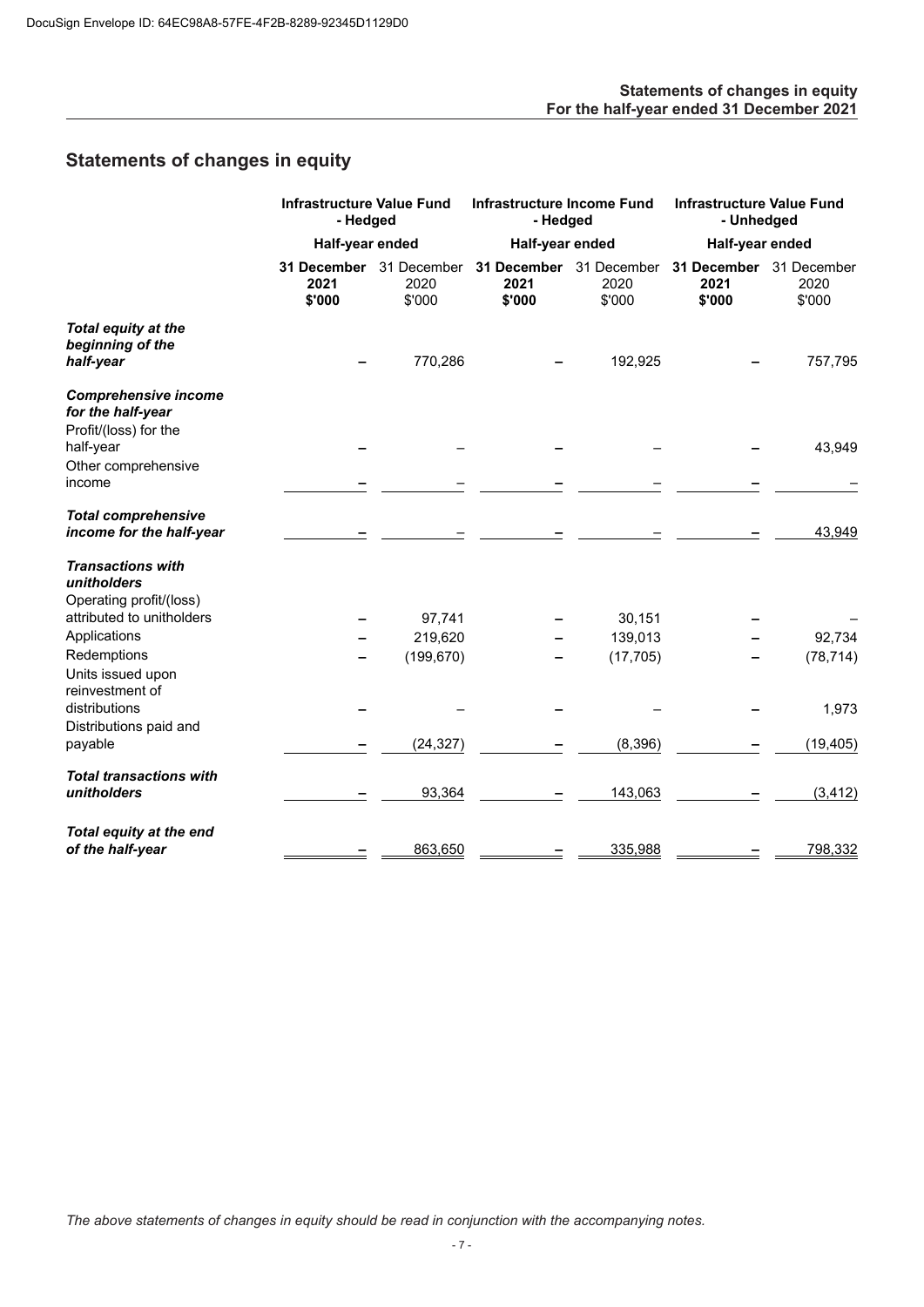# <span id="page-9-0"></span>**Statements of cash flows**

|                                                                                                                                  |                                           | <b>Infrastructure Value Fund</b><br>- Hedged |                               | <b>Infrastructure Income Fund</b><br>- Hedged |                                           | <b>Infrastructure Value Fund</b><br>- Unhedged |  |  |
|----------------------------------------------------------------------------------------------------------------------------------|-------------------------------------------|----------------------------------------------|-------------------------------|-----------------------------------------------|-------------------------------------------|------------------------------------------------|--|--|
|                                                                                                                                  | Half-year ended                           |                                              | Half-year ended               |                                               | Half-year ended                           |                                                |  |  |
|                                                                                                                                  | 31 December 31 December<br>2021<br>\$'000 | 2020<br>\$'000                               | 31 December<br>2021<br>\$'000 | 31 December<br>2020<br>\$'000                 | 31 December 31 December<br>2021<br>\$'000 | 2020<br>\$'000                                 |  |  |
| <b>Cash flows from</b><br>operating activities<br>Proceeds from sale of<br>financial instruments at<br>fair value through profit |                                           |                                              |                               |                                               |                                           |                                                |  |  |
| or loss<br>Purchases of financial<br>instruments at fair value                                                                   | 275,272                                   | 271,956                                      | 157,800                       | 131,421                                       | 222,393                                   | 233,204                                        |  |  |
| through profit or loss                                                                                                           | (205, 550)                                | (276,089)                                    | (315, 832)                    | (244,069)                                     | (189, 618)                                | (236, 293)                                     |  |  |
| <b>Transaction costs</b><br>Dividends/distributions                                                                              | (452)                                     | (205)                                        | (671)                         | (151)                                         |                                           | (191)                                          |  |  |
| received<br>Interest received                                                                                                    | 8,714                                     | 10,358<br>3                                  | 10,470                        | 7,212<br>7                                    | 8,130                                     | 9,938<br>10                                    |  |  |
| Other income received                                                                                                            | 33                                        | 78                                           |                               | 96                                            | 29                                        | 76                                             |  |  |
| Management fees paid<br>Payment of other                                                                                         | (4, 247)                                  | (4, 106)                                     | (1,807)                       | (786)                                         | (4, 262)                                  | (3,860)                                        |  |  |
| expenses                                                                                                                         | (72)                                      |                                              | (92)                          |                                               | (73)                                      |                                                |  |  |
| Net cash inflow/<br>(outflow) from operating<br>activities                                                                       | 73,698                                    | 1,995                                        | (150, 132)                    | (106, 270)                                    | 36,599                                    | 2,884                                          |  |  |
| <b>Cash flows from</b><br>financing activities<br>Proceeds from<br>applications by                                               |                                           |                                              |                               |                                               |                                           |                                                |  |  |
| unitholders<br>Payments for redemptions                                                                                          | 109,056                                   | 216,086                                      | 226,203                       | 136,399                                       | 90,913                                    | 92,812                                         |  |  |
| by unitholders<br>Distributions paid from                                                                                        | (124, 792)                                | (201, 642)                                   | (38, 959)                     | (17, 650)                                     | (81, 760)                                 | (80, 368)                                      |  |  |
| operating activities                                                                                                             | (34, 142)                                 | (10, 474)                                    | (20, 821)                     | (7, 554)                                      | (20, 095)                                 | (7,666)                                        |  |  |
| Net cash inflow/<br>(outflow) from financing<br><i>activities</i>                                                                | (49, 878)                                 | 3,970                                        | 166,423                       | 111,195                                       | (10,942)                                  | 4,778                                          |  |  |
| Net increase/(decrease)<br>in cash and cash                                                                                      |                                           |                                              |                               |                                               |                                           |                                                |  |  |
| equivalents<br>Cash and cash                                                                                                     | 23,820                                    | 5,965                                        | 16,291                        | 4,925                                         | 25,657                                    | 7,662                                          |  |  |
| equivalents at the<br>beginning of the half-year<br>Effects of foreign currency<br>exchange rate changes                         | 17,999                                    | 18,101                                       | 21,701                        | 5,308                                         | 15,924                                    | 10,988                                         |  |  |
| on cash and cash<br>equivalents                                                                                                  | (19)                                      |                                              | (48)                          | (2)                                           | (18)                                      |                                                |  |  |
| Cash and cash<br>equivalents at the end                                                                                          |                                           |                                              |                               |                                               |                                           |                                                |  |  |
| of the half-year                                                                                                                 | 41,800                                    | 24,066                                       | 37,944                        | 10,231                                        | 41,563                                    | 18,650                                         |  |  |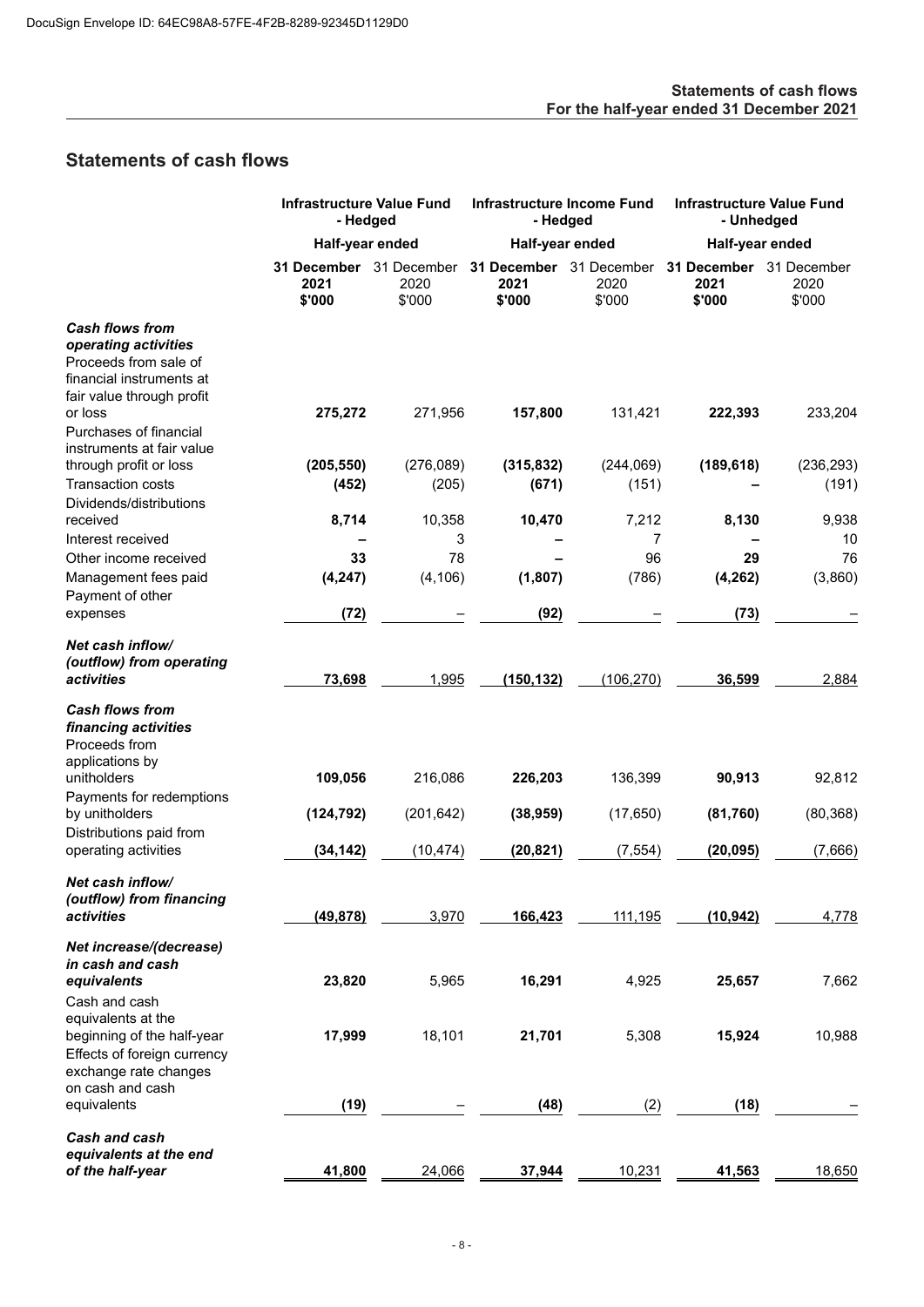# **Statements of cash flows (continued)**

|                                  |                               | Infrastructure Value Fund<br>- Hedged<br>Half-year ended |                               | Infrastructure Income Fund<br>- Hedged<br>Half-year ended |                               | Infrastructure Value Fund<br>- Unhedged<br>Half-year ended |  |
|----------------------------------|-------------------------------|----------------------------------------------------------|-------------------------------|-----------------------------------------------------------|-------------------------------|------------------------------------------------------------|--|
|                                  | 31 December<br>2021<br>\$'000 | 31 December<br>2020<br>\$'000                            | 31 December<br>2021<br>\$'000 | 31 December<br>2020<br>\$'000                             | 31 December<br>2021<br>\$'000 | 31 December<br>2020<br>\$'000                              |  |
| Non-cash financing<br>activities | 14.308                        | 3.541                                                    | 2.072                         | 1.167                                                     | 7.033                         | 1,973                                                      |  |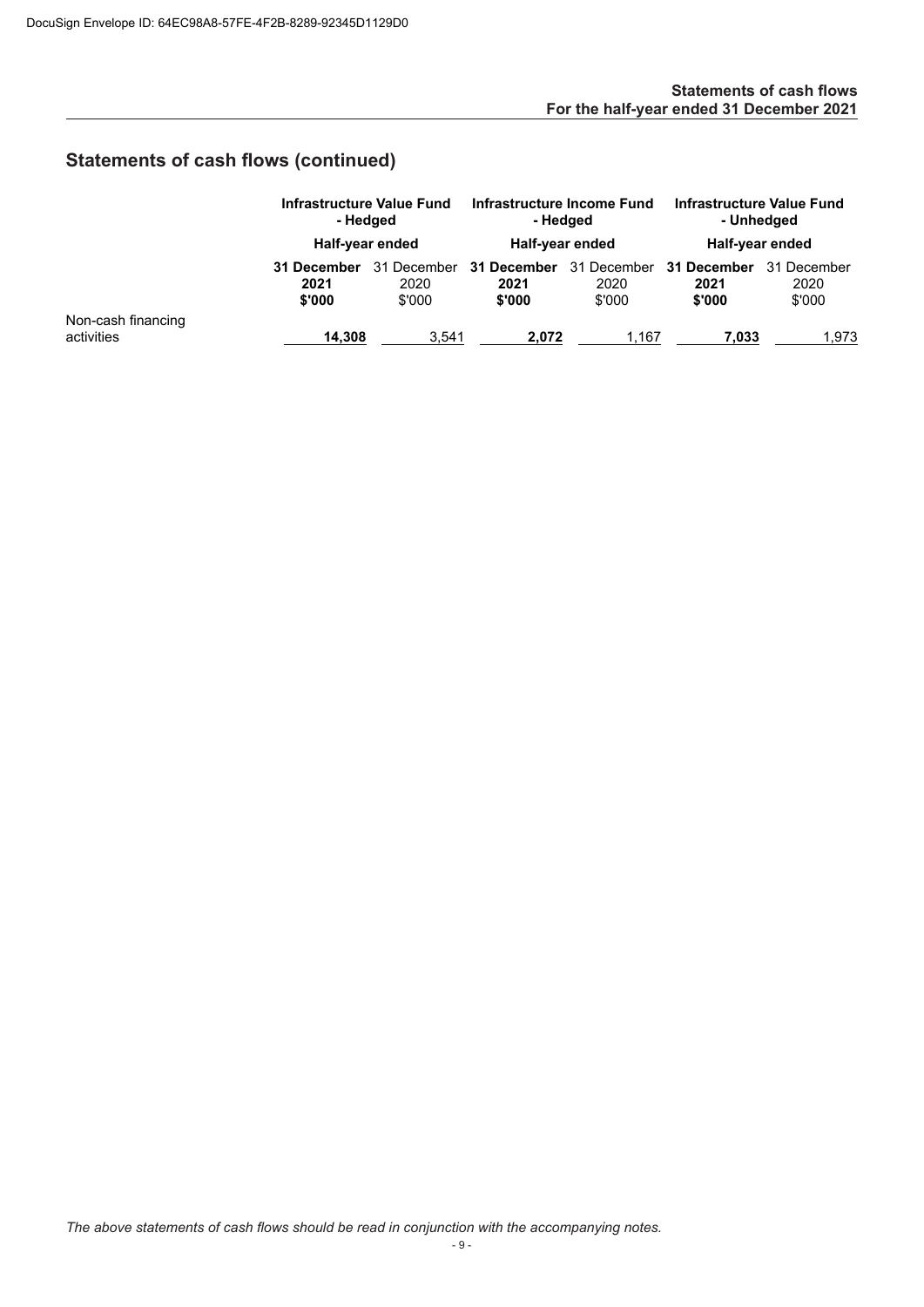## <span id="page-11-0"></span>**1 General information**

This interim general purpose financial report covers the following managed investment schemes (the "Funds"). The Funds are registered managed investment schemes under the *Corporations Act 2001*. The Funds may be terminated in accordance with the provisions of the Funds' Constitutions. The Funds are domiciled in Australia. The respective constitution dates are as follows:

- ClearBridge RARE Infrastructure Value Fund Hedged (referred to in this document as "Infrastructure Value Fund Hedged") constituted on 1 August 2006;
- ClearBridge RARE Infrastructure Income Fund Hedged (referred to in this document as "Infrastructure Income Fund Hedged") constituted on 9 July 2008;
- ClearBridge RARE Infrastructure Value Fund Unhedged (referred to in this document as "Infrastructure Value Fund Unhedged") constituted on 2 May 2011.

The Responsible Entity of the Funds is Franklin Templeton Australia Limited (ABN 76 004 835 849) (the "Responsible Entity"). The Responsible Entity's registered office is Level 47, 120 Collins Street, Melbourne, VIC 3000. This interim financial report is presented in the Australian currency.

The principal activity of each Fund is to invest in accordance with the investment objectives and guidelines as set out in the Fund's current Product Disclosure Statement and its Constitution.

Net assets attributable to unitholders of Infrastructure Value Fund - Hedged, Infrastructure Income Fund - Hedged and Infrastructure Value Fund - Unhedged remain disclosed as a liability as its multi-class structure means they have not met the strict criteria for recognition as equity, despite their election into the AMIT tax regime.

This interim financial report is authorised for issue by the directors of the Responsible Entity on 07 March 2022. The directors of the Responsible Entity have the power to amend and reissue this interim financial report.

## **2 Summary of significant accounting policies**

## **(a) Basis of preparation**

This interim general purpose financial report for the half-year ended 31 December 2021 has been prepared in accordance with Australian Accounting Standard 134 *Interim Financial Reporting* and the *Corporations Act 2001*.

This interim financial report does not include all the notes of the type normally included in an annual financial report. Accordingly, this interim financial report is to be read in conjunction with the annual financial report for the financial year ended 30 June 2021 and any public announcements made in respect of the Funds during the interim reporting period in accordance with the continuous disclosure requirements of the *Corporations Act 2001*.

#### *(i) Compliance with International Financial Reporting Standards*

The financial statements of the Funds also comply with International Financial Reporting Standards as issued by the International Accounting Standards Board.

#### *(ii) Significant accounting policies*

The accounting policies in these interim financial statements are the same as those applied in the Funds' financial statements for the year ended 30 June 2021.

There are no standards that are not yet effective and that are expected to have a material impact on the Funds in the prior periods or will affect the current or future reporting periods and on foreseeable future transactions.

## **3 Fair value measurement**

The Funds measure and recognise the following assets and liabilities at fair value on a recurring basis;

• Financial assets/liabilities at fair value through profit or loss (see note 4 and 5).

The Funds have no assets or liabilities measured at fair value on a non-recurring basis in the current half-year.

AASB 13 requires disclosure of fair value measurements by level of the following fair value hierarchy;

- (a) quoted prices (unadjusted) in active markets for identical assets or liabilities (level 1);
- (b) inputs other than quoted prices included within level 1 that are observable for the asset or liability, either directly or indirectly (level 2); and
- (c) inputs for the asset or liability that are not based on observable market data (unobservable inputs) (level 3).

## *(i) Fair value in an active market (level 1)*

The fair value of financial assets and liabilities traded in active markets is based on their quoted market prices at the end of the financial half-year without any deduction for estimated future selling costs.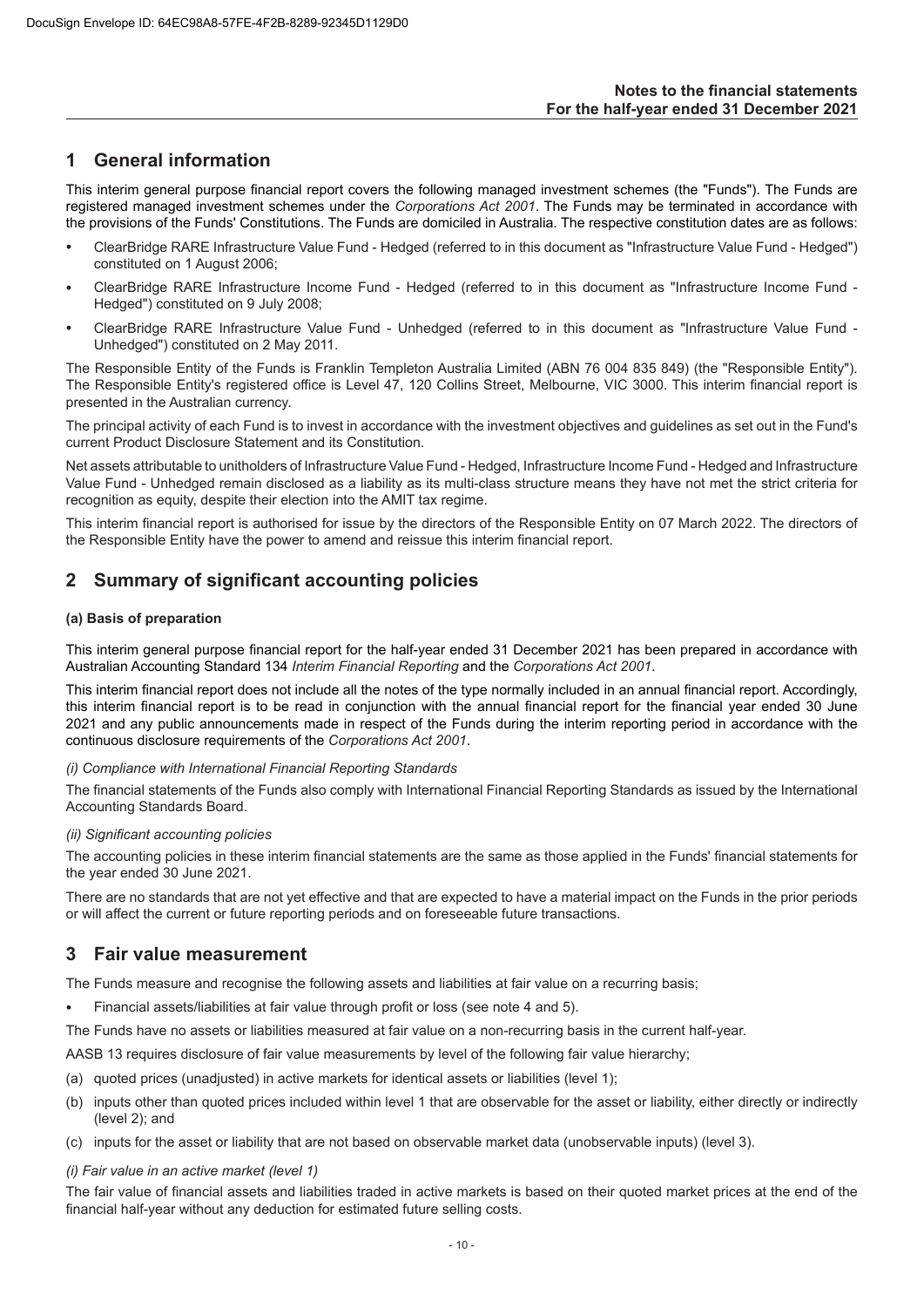## **3 Fair value measurement (continued)**

#### *(i) Fair value in an active market (level 1) (continued)*

The Funds value their investments in accordance with the accounting policies set out in note 2 of the financial statements. For the majority of their investments, the Funds rely on information provided by independent pricing services for the valuation of their investments.

The market price used for financial assets held by the Funds is the current last price; the market price used for financial liabilities is the current asking price. When the Funds hold derivatives with offsetting market risks, they use mid-market prices as a basis for establishing fair values for the offsetting risk positions and apply this last or asking price to the net open position, as appropriate.

A financial instrument is regarded as quoted in an active market if quoted prices are readily and regularly available from an exchange, dealer, broker, industry group, pricing service, or regulatory agency, and those prices represent actual and regularly occurring market transactions on an arm's length basis.

#### *(ii) Fair value in an inactive or unquoted market (level 2 and level 3)*

The fair value of financial assets and liabilities that are not traded in an active market is determined using valuation techniques. These include the use of recent arm's length market transactions, reference to the current fair value of a substantially similar other instrument, discounted cash flow techniques, option pricing models or any other valuation technique that provides a reliable estimate of prices obtained in actual market transactions.

Where discounted cash flow techniques are used, estimated future cash flows are based on management's best estimates and the discount rate used is a market rate at the end of the financial half-year applicable for an instrument with similar terms and conditions.

For other pricing models, inputs are based on market data at the end of the financial half-year. Fair values for unquoted equity investments are estimated, if possible, using applicable price/earnings ratios for similar listed companies adjusted to reflect the specific circumstances of the issuer.

The fair value of derivatives that are not exchange traded is estimated at the amount that the Funds would receive or pay to terminate the contract at the end of the financial half-year taking into account current market conditions (volatility and appropriate yield curve) and the current creditworthiness of the counterparties. The fair value of a forward contract is determined as a net present value of estimated future cash flows, discounted at appropriate market rates as at the valuation date. The fair value of an option contract is determined by applying the Black Scholes option valuation model.

Investments in other unlisted unit trusts are recorded at the redemption value per unit as reported by the investment managers of such trusts.

Some of the inputs to these models may not be market observable and are therefore estimated based on assumptions.

The output of a model is always an estimate or approximation of a value that cannot be determined with certainty, and valuation techniques employed may not fully reflect all factors relevant to the positions the Funds hold. Valuations are therefore adjusted, where appropriate, to allow for additional factors including liquidity risk and counterparty risk.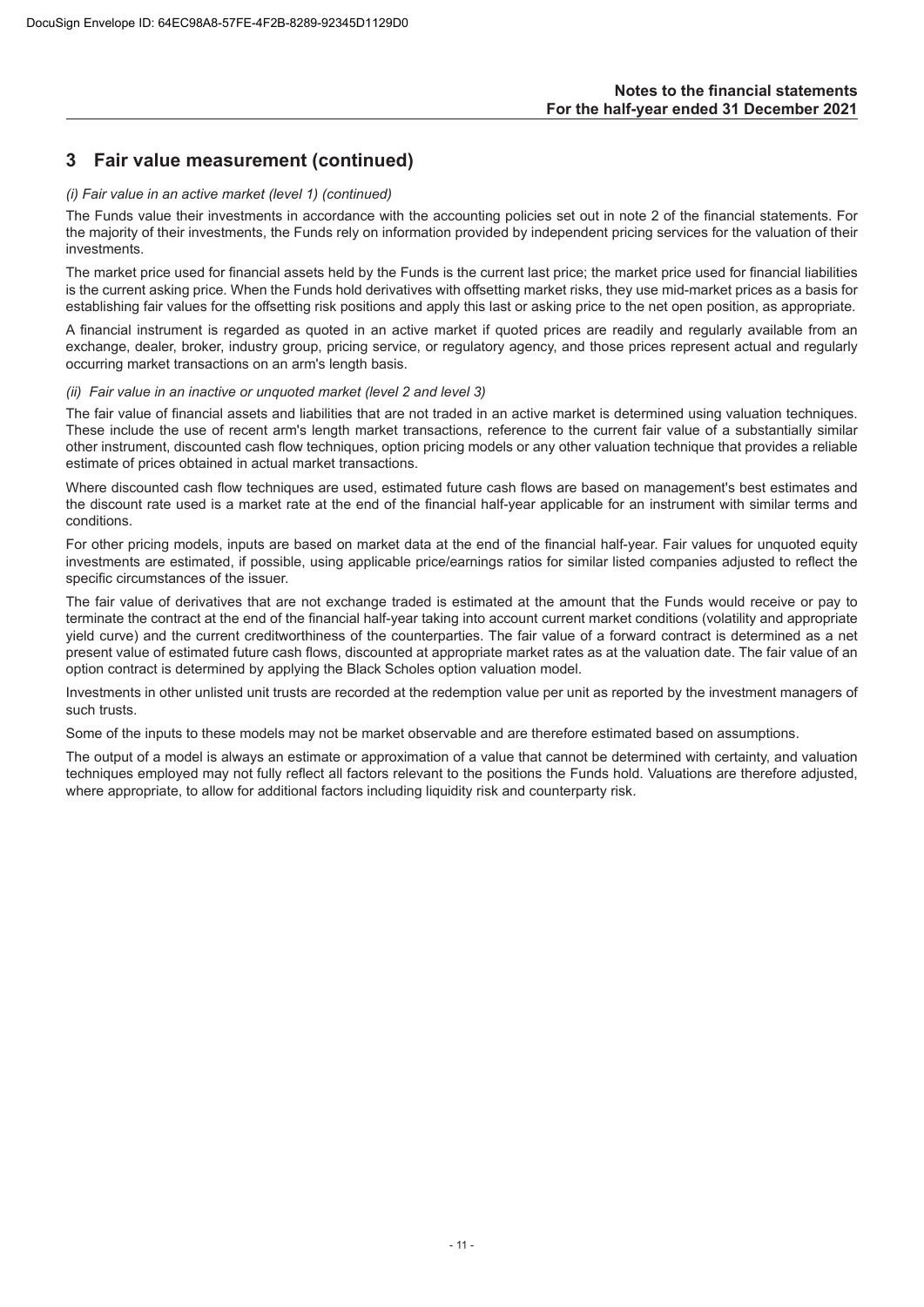# **3 Fair value measurement (continued)**

## *Recognised fair value measurements*

The following tables present the Funds' assets and liabilities measured and recognised at fair value as at 31 December 2021 and 30 June 2021:

|                                                               |                   | <b>Infrastructure Value Fund - Hedged</b> |                   |                 |
|---------------------------------------------------------------|-------------------|-------------------------------------------|-------------------|-----------------|
| At 31 December 2021                                           | Level 1<br>\$'000 | Level 2<br>\$'000                         | Level 3<br>\$'000 | Total<br>\$'000 |
| Financial assets at fair value through profit or<br>loss      |                   |                                           |                   |                 |
| Foreign currency contracts                                    |                   | 1,792                                     |                   | 1.792           |
| Listed equities                                               | 809,501           |                                           |                   | 809,501         |
| Listed unit trusts                                            | 95,005            |                                           |                   | 95,005          |
| Total                                                         | 904,506           | 1,792                                     |                   | 906,298         |
| Financial liabilities at fair value through profit<br>or loss |                   |                                           |                   |                 |
| Foreign currency contracts                                    |                   | 3,719                                     |                   | 3,719           |
| Total                                                         |                   | 3,719                                     |                   | 3,719           |
| At 30 June 2021                                               | Level 1<br>\$'000 | Level 2<br>\$'000                         | Level 3<br>\$'000 | Total<br>\$'000 |
| Financial assets at fair value through profit or loss         |                   |                                           |                   |                 |
| Foreign currency contracts                                    |                   | 12,583                                    |                   | 12,583          |
| Listed equities                                               | 745,121           |                                           |                   | 745,121         |
| Listed unit trusts                                            | 141,461           |                                           |                   | 141,461         |
| Total                                                         | 886,582           | 12,583                                    |                   | 899,165         |
| Financial liabilities at fair value through profit or<br>loss |                   |                                           |                   |                 |
| Foreign currency contracts                                    |                   | 14,406                                    |                   | 14,406          |
| Total                                                         |                   | 14,406                                    |                   | 14,406          |
|                                                               |                   | Infrastructure Income Fund - Hedged       |                   |                 |
| At 31 December 2021                                           | Level 1<br>\$'000 | Level 2<br>\$'000                         | Level 3<br>\$'000 | Total<br>\$'000 |
| Financial assets at fair value through profit or              |                   |                                           |                   |                 |
| loss<br>Foreign currency contracts                            |                   | 4,870                                     |                   | 4,870           |
| Listed equities                                               | 530,428           |                                           |                   | 530,428         |
| Listed unit trusts                                            | 95,362            |                                           |                   | 95,362          |
| Total                                                         | 625,790           | 4,870                                     |                   | 630,660         |
| Financial liabilities at fair value through profit            |                   |                                           |                   |                 |
| or loss                                                       |                   |                                           |                   |                 |
| Foreign currency contracts                                    |                   | 3,762                                     |                   | 3,762           |
| <b>Total</b>                                                  |                   | 3,762                                     |                   | 3,762           |
| At 30 June 2021                                               | Level 1<br>\$'000 | Level 2<br>\$'000                         | Level 3<br>\$'000 | Total<br>\$'000 |
| Financial assets at fair value through profit or loss         |                   |                                           |                   |                 |
| Foreign currency contracts                                    |                   | 2,471                                     |                   | 2,471           |
| Listed equities                                               | 326,220           |                                           |                   | 326,220         |
| Listed unit trusts                                            | 90,034            |                                           |                   | 90,034          |
| Total                                                         | 416,254           | 2,471                                     |                   | 418,725         |
| Financial liabilities at fair value through profit or<br>loss |                   |                                           |                   |                 |
| Foreign currency contracts                                    |                   | 10,052                                    |                   | 10,052          |
| Total                                                         |                   | 10,052                                    |                   | 10,052          |
|                                                               |                   |                                           |                   |                 |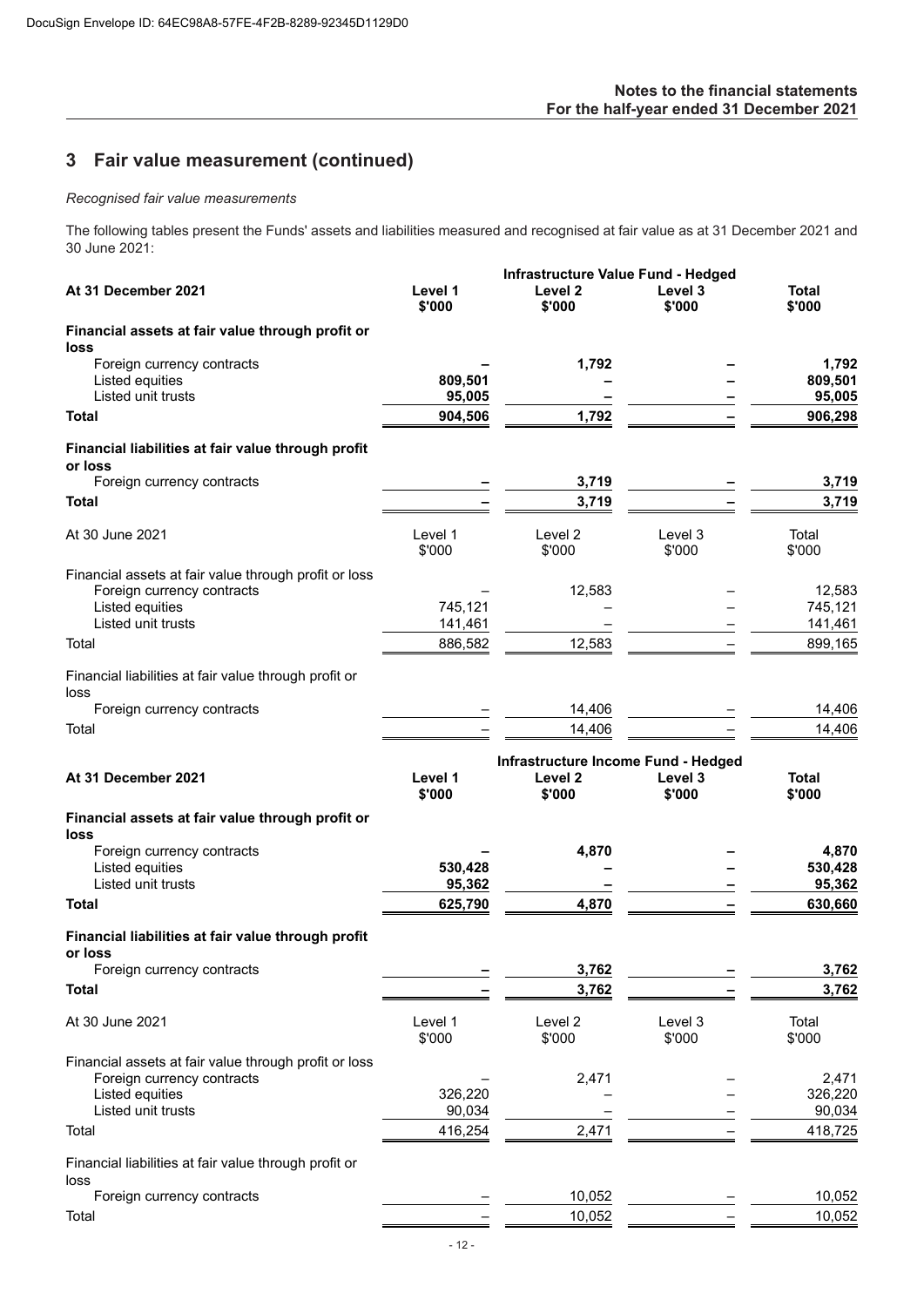## **Notes to the financial statements For the half-year ended 31 December 2021**

## **3 Fair value measurement (continued)**

*Recognised fair value measurements (continued)*

|                                                                                                |                    | Infrastructure Value Fund - Unhedged |                   |                        |
|------------------------------------------------------------------------------------------------|--------------------|--------------------------------------|-------------------|------------------------|
| At 31 December 2021                                                                            | Level 1<br>\$'000  | Level 2<br>\$'000                    | Level 3<br>\$'000 | <b>Total</b><br>\$'000 |
| Financial assets at fair value through profit or<br>loss                                       |                    |                                      |                   |                        |
| Listed equities<br>Listed unit trusts                                                          | 798,350<br>93,683  |                                      |                   | 798,350<br>93,683      |
| <b>Total</b>                                                                                   | 892,033            |                                      |                   | 892,033                |
| At 30 June 2021                                                                                | Level 1<br>\$'000  | Level 2<br>\$'000                    | Level 3<br>\$'000 | Total<br>\$'000        |
| Financial assets at fair value through profit or loss<br>Listed equities<br>Listed unit trusts | 697.699<br>132,415 |                                      |                   | 697,699<br>132,415     |
| Total                                                                                          | 830,114            |                                      |                   | 830,114                |

The Funds' policy is to recognise transfers into and transfers out of fair value hierarchy levels as at the end of the reporting period.

## *(iii) Transfers between levels*

There were no transfers between levels during the half-year ended 31 December 2021 and for the financial year ended 30 June 2021.

## *(iv) Movement in level 3 instruments*

There were no investments classified as level 3 within the Funds as at 31 December 2021 and 30 June 2021.

## *(v) Fair value of financial instruments not carried at fair value*

The carrying value of receivables and payables are assumed to approximate their fair values. Net assets attributable to unitholders' carrying value differs from its fair value (deemed to be redemption price for individual units) due to differences in valuation inputs. This difference is not material in the current half-year or for the year ended 30 June 2021.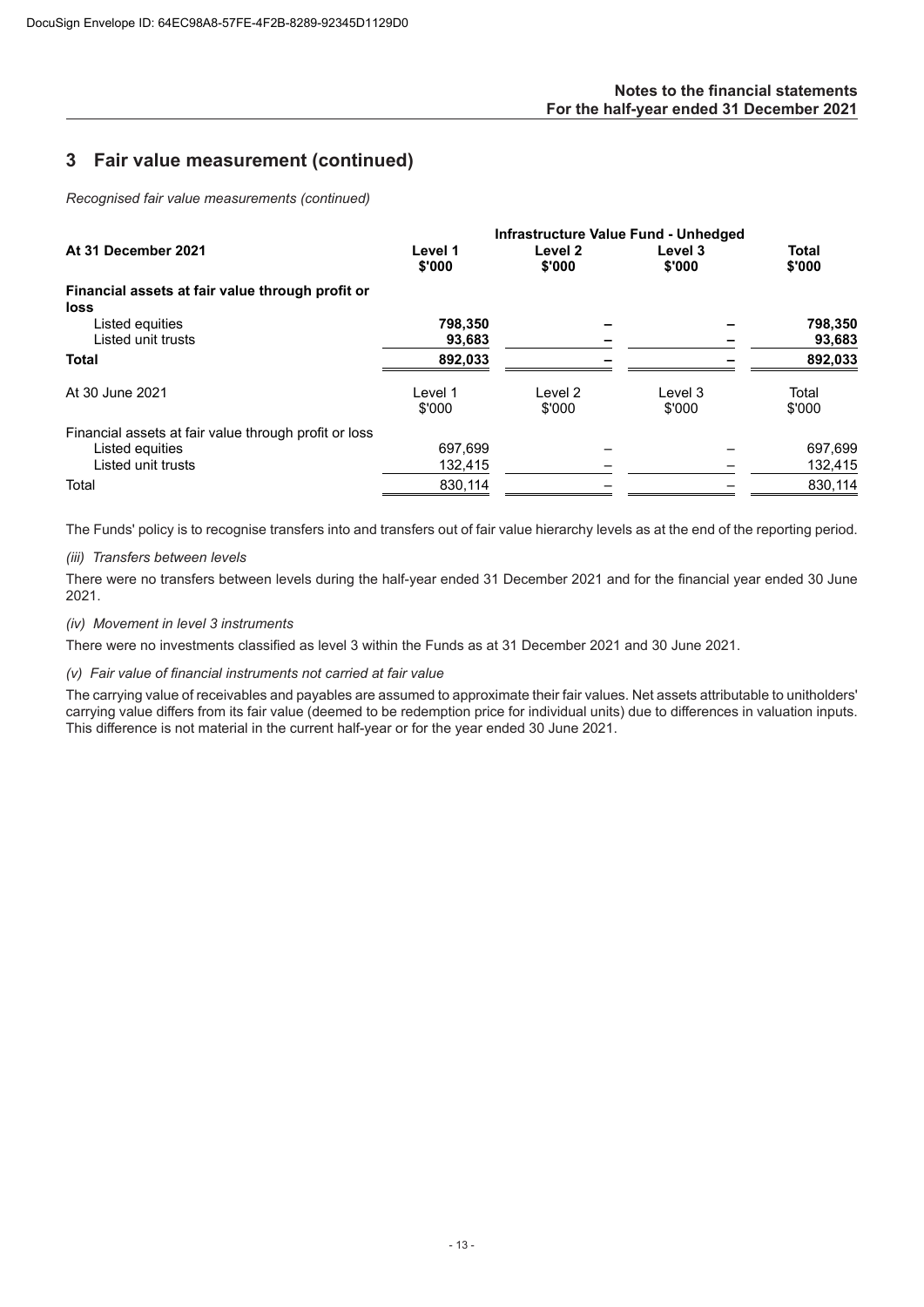## **Notes to the financial statements For the half-year ended 31 December 2021**

# **4 Financial assets at fair value through profit or loss**

|                                                                                             | <b>Infrastructure Value Fund</b><br>- Hedged<br>As at |                           | <b>Infrastructure Income Fund</b><br>- Hedged |                           | <b>Infrastructure Value Fund</b><br>- Unhedged |                           |
|---------------------------------------------------------------------------------------------|-------------------------------------------------------|---------------------------|-----------------------------------------------|---------------------------|------------------------------------------------|---------------------------|
|                                                                                             |                                                       |                           | As at                                         |                           | As at                                          |                           |
|                                                                                             | <b>31 December</b><br>2021<br>\$'000                  | 30 June<br>2021<br>\$'000 | <b>31 December</b><br>2021<br>\$'000          | 30 June<br>2021<br>\$'000 | 31 December<br>2021<br>\$'000                  | 30 June<br>2021<br>\$'000 |
| <b>Financial assets at fair</b><br>value through profit<br>or loss                          |                                                       |                           |                                               |                           |                                                |                           |
| Derivatives                                                                                 | 1,792                                                 | 12,583                    | 4,870                                         | 2,471                     |                                                |                           |
| Equity securities                                                                           | 809,501                                               | 745,121                   | 530,428                                       | 326,220                   | 798,350                                        | 697,699                   |
| Listed unit trusts                                                                          | 95,005                                                | 141,461                   | 95,362                                        | 90,034                    | 93,683                                         | 132,415                   |
| Total financial assets at<br>fair value through profit                                      |                                                       |                           |                                               |                           |                                                |                           |
| or loss                                                                                     | 906,298                                               | 899,165                   | 630,660                                       | 418,725                   | 892,033                                        | 830,114                   |
| <b>Comprising:</b><br><b>Derivatives</b>                                                    |                                                       |                           |                                               |                           |                                                |                           |
| Forward currency                                                                            |                                                       |                           |                                               |                           |                                                |                           |
| contracts                                                                                   | 1,792                                                 | 12,583                    | 4,870                                         | 2,471                     |                                                |                           |
| <b>Total derivatives</b>                                                                    | 1,792                                                 | 12,583                    | 4,870                                         | 2,471                     |                                                |                           |
| <b>Equity securities</b><br>Australian equity<br>securities listed on<br>a prescribed stock |                                                       |                           |                                               |                           |                                                |                           |
| exchange<br>International equity<br>securities listed on                                    |                                                       |                           |                                               | 17,152                    |                                                |                           |
| a prescribed stock<br>exchange                                                              | 809,501                                               | 745,121                   | 530,428                                       | 309,068                   | 798,350                                        | 697,699                   |
| <b>Total equity securities</b>                                                              | 809,501                                               | 745,121                   | 530,428                                       | 326,220                   | 798,350                                        | 697,699                   |
|                                                                                             |                                                       |                           |                                               |                           |                                                |                           |
| <b>Listed unit trusts</b><br>Australian listed trusts                                       | 19,132                                                | 58,187                    | 66,086                                        | 58,614                    | 18,892                                         | 54,474                    |
| International listed<br>trusts                                                              |                                                       |                           |                                               | 5,946                     |                                                |                           |
| International listed<br>property trusts                                                     | 75,873                                                | 83,274                    | 29,276                                        | 25,474                    | 74,791                                         | 77,941                    |
| <b>Total listed unit trusts</b>                                                             | 95,005                                                | 141,461                   | 95,362                                        | 90,034                    | 93,683                                         | 132,415                   |
|                                                                                             |                                                       |                           |                                               |                           |                                                |                           |
| <b>Total financial assets</b><br>at fair value through                                      |                                                       |                           |                                               |                           |                                                |                           |
| profit or loss                                                                              | 906,298                                               | 899,165                   | 630,660                                       | 418,725                   | 892,033                                        | 830,114                   |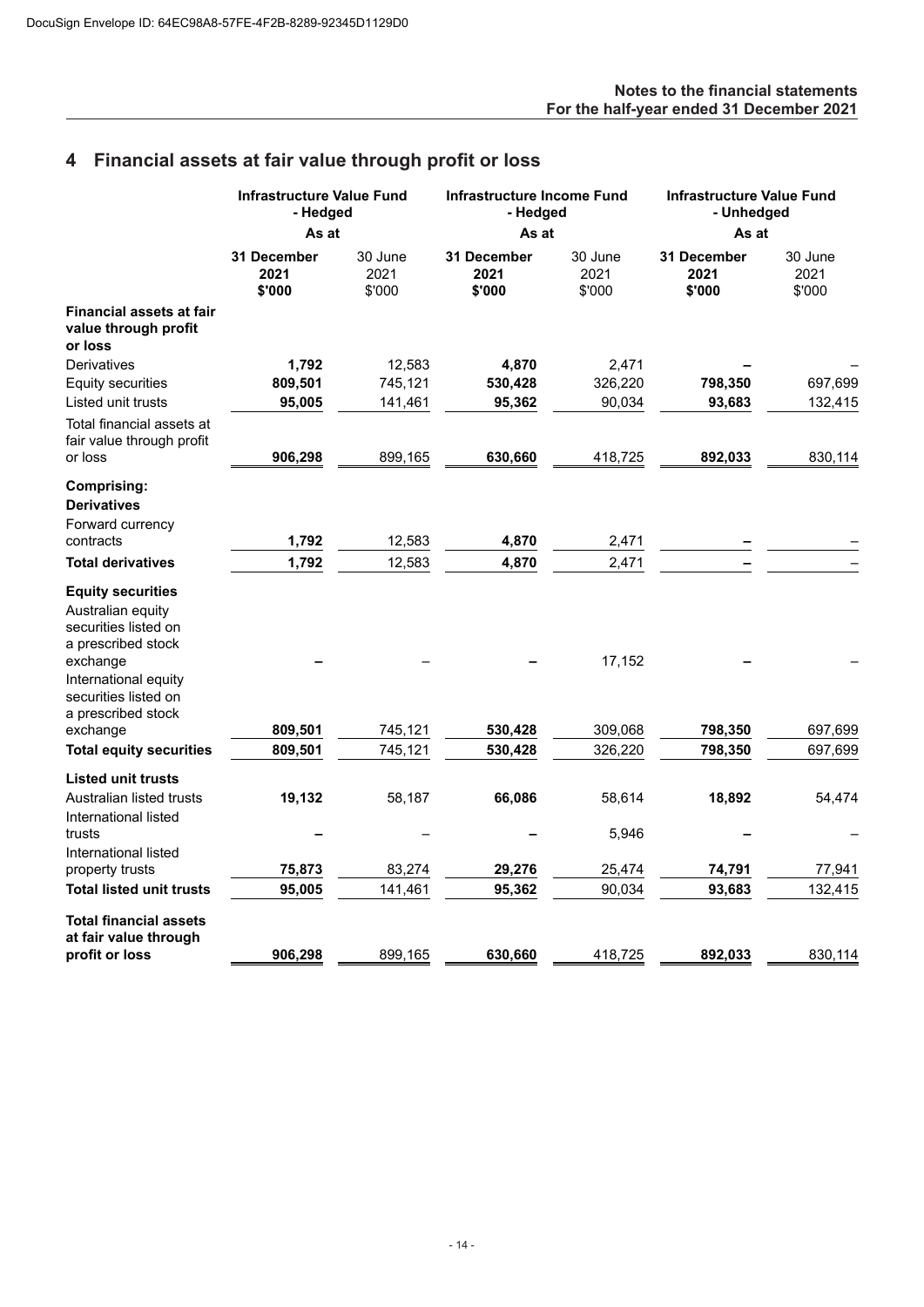## **5 Financial liabilities at fair value through profit or loss**

|                                                                               | Infrastructure Value Fund<br>- Hedged<br>As at |                           | Infrastructure Income Fund<br>- Hedged<br>As at |                           | <b>Infrastructure Value Fund</b><br>- Unhedged<br>As at |                           |
|-------------------------------------------------------------------------------|------------------------------------------------|---------------------------|-------------------------------------------------|---------------------------|---------------------------------------------------------|---------------------------|
|                                                                               | 31 December<br>2021<br>\$'000                  | 30 June<br>2021<br>\$'000 | 31 December<br>2021<br>\$'000                   | 30 June<br>2021<br>\$'000 | 31 December<br>2021<br>\$'000                           | 30 June<br>2021<br>\$'000 |
| <b>Financial liabilities</b><br>at fair value through<br>profit or loss       |                                                |                           |                                                 |                           |                                                         |                           |
| <b>Derivatives</b>                                                            | 3,719                                          | 14,406                    | 3,762                                           | 10,052                    |                                                         |                           |
| <b>Total financial</b><br>liabilities at fair value<br>through profit or loss | 3,719                                          | 14,406                    | 3,762                                           | 10,052                    |                                                         |                           |
| Comprising:<br><b>Derivatives</b><br>Forward currency<br>contracts            | 3,719                                          |                           |                                                 |                           |                                                         |                           |
|                                                                               |                                                | 14,406                    | 3,762                                           | 10,052                    |                                                         |                           |
| <b>Total derivatives</b>                                                      | 3,719                                          | 14,406                    | 3,762                                           | 10,052                    |                                                         |                           |
| <b>Total financial</b><br>liabilities at fair value<br>through profit or loss | 3,719                                          | 14,406                    | 3,762                                           | 10,052                    |                                                         |                           |

## **6 Net assets attributable to unitholders - equity/liability**

Under AASB 132 *Financial instruments: Presentation*, puttable financial instruments meet the definition of a financial liability to be classified as equity where certain strict criteria are met. The Funds shall classify a financial instrument as an equity instrument from the date when the instrument has all the features and meets the conditions. Otherwise the financial instrument should be disclosed as a liability.

Net assets attributable to unitholders of Infrastructure Income Fund - Hedged remain disclosed as a liability as its multi-class structure means it has not met the strict criteria for recognition as equity, despite its election into the AMIT tax regime.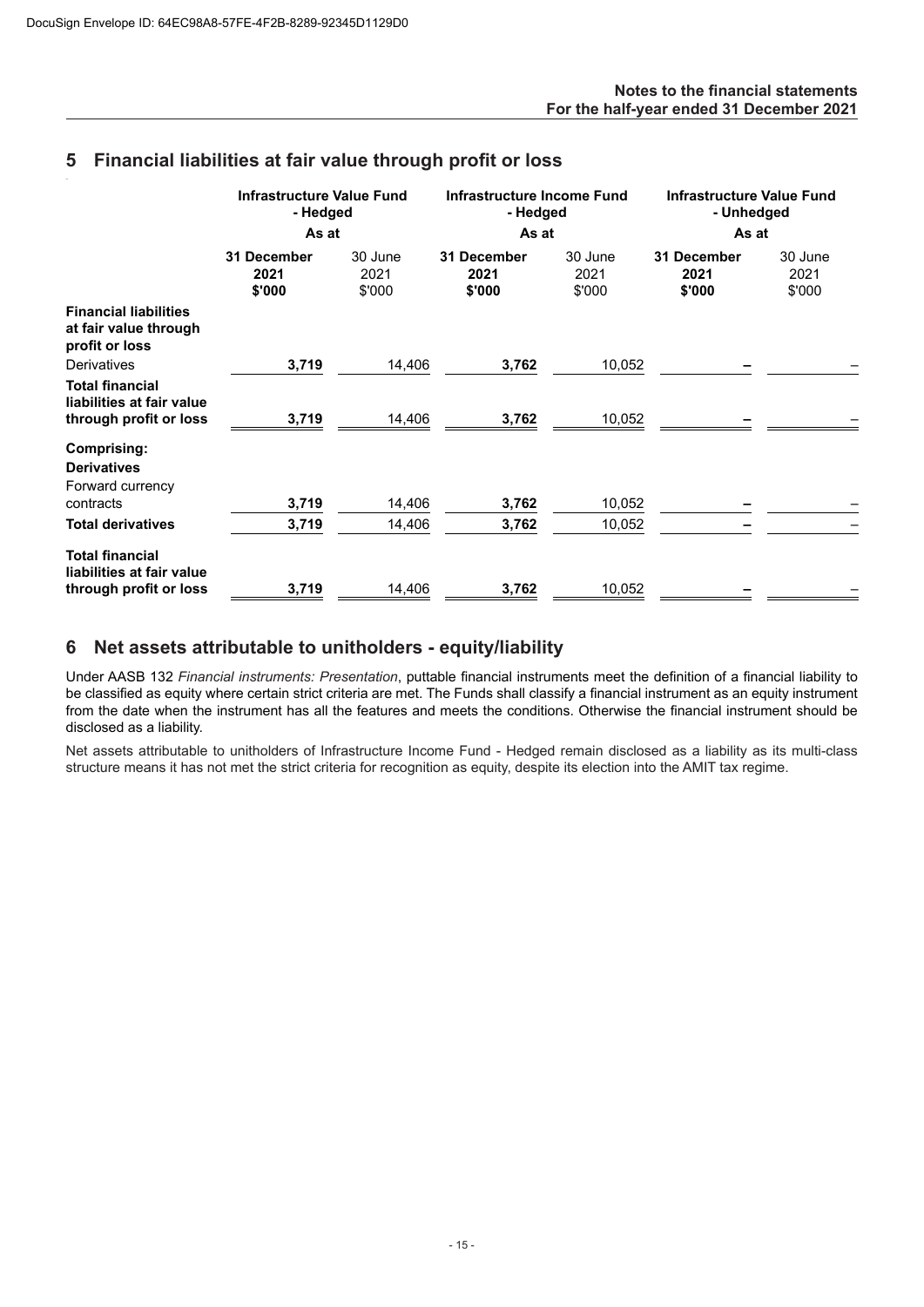# **6 Net assets attributable to unitholders - equity/liability (continued)**

Movements in the number of units and net assets attributable to unitholders during the half-year were as follows:

|                                                                  |                     | Infrastructure Value Fund - Hedged |                 |            |
|------------------------------------------------------------------|---------------------|------------------------------------|-----------------|------------|
|                                                                  |                     |                                    |                 |            |
|                                                                  | 31 December<br>2021 |                                    | 30 June<br>2021 |            |
|                                                                  | <b>No.'000</b>      | \$'000                             | No.'000         | \$'000     |
| <b>A Class</b>                                                   |                     |                                    |                 |            |
| Opening balance                                                  | 718,250             | 740,287                            | 803,278         | 770,287    |
| Applications                                                     | 96,427              | 103,936                            | 159,434         | 164,617    |
| Redemptions                                                      | (98, 178)           | (106, 969)                         | (251, 210)      | (260, 306) |
| Units issued upon reinvestment of distributions                  | 5,983               | 6,228                              | 6,748           | 6,736      |
| Profit/(loss) for the half-year                                  |                     |                                    |                 | 87,881     |
| Increase/(decrease) in net assets attributable to<br>unitholders |                     | 66,273                             |                 | (28, 928)  |
| Closing balance                                                  | 722,482             | 809,755                            | 718,250         | 740,287    |
|                                                                  |                     |                                    |                 |            |
| <b>C Class</b>                                                   |                     |                                    |                 |            |
| Opening balance                                                  | 33,198              | 33,386                             |                 |            |
| Applications                                                     | 1,980               | 2,054                              | 43,375          | 45,644     |
| Redemptions                                                      | (7, 376)            | (7, 757)                           | (10, 177)       | (10, 716)  |
| Increase/(decrease) in net assets attributable to                |                     |                                    |                 |            |
| unitholders                                                      |                     | 2,773                              |                 | (1, 542)   |
| Closing balance                                                  | 27,802              | 30,456                             | 33,198          | 33,386     |
| I Class                                                          |                     |                                    |                 |            |
| Opening balance                                                  | 84,862              | 85,523                             |                 |            |
| Applications                                                     | 2,652               | 2,746                              | 89,716          | 94,633     |
| Redemptions                                                      | (8,720)             | (9, 125)                           | (7, 372)        | (7, 837)   |
| Units issued upon reinvestment of distributions                  | 7,926               | 8,080                              | 2,518           | 2,642      |
| Increase/(decrease) in net assets attributable to                |                     |                                    |                 |            |
| unitholders                                                      |                     | 8,203                              |                 | (3, 915)   |
| Closing balance                                                  | 86,720              | 95,427                             | 84,862          | 85,523     |
| Total                                                            |                     | 935,638                            |                 | 859,196    |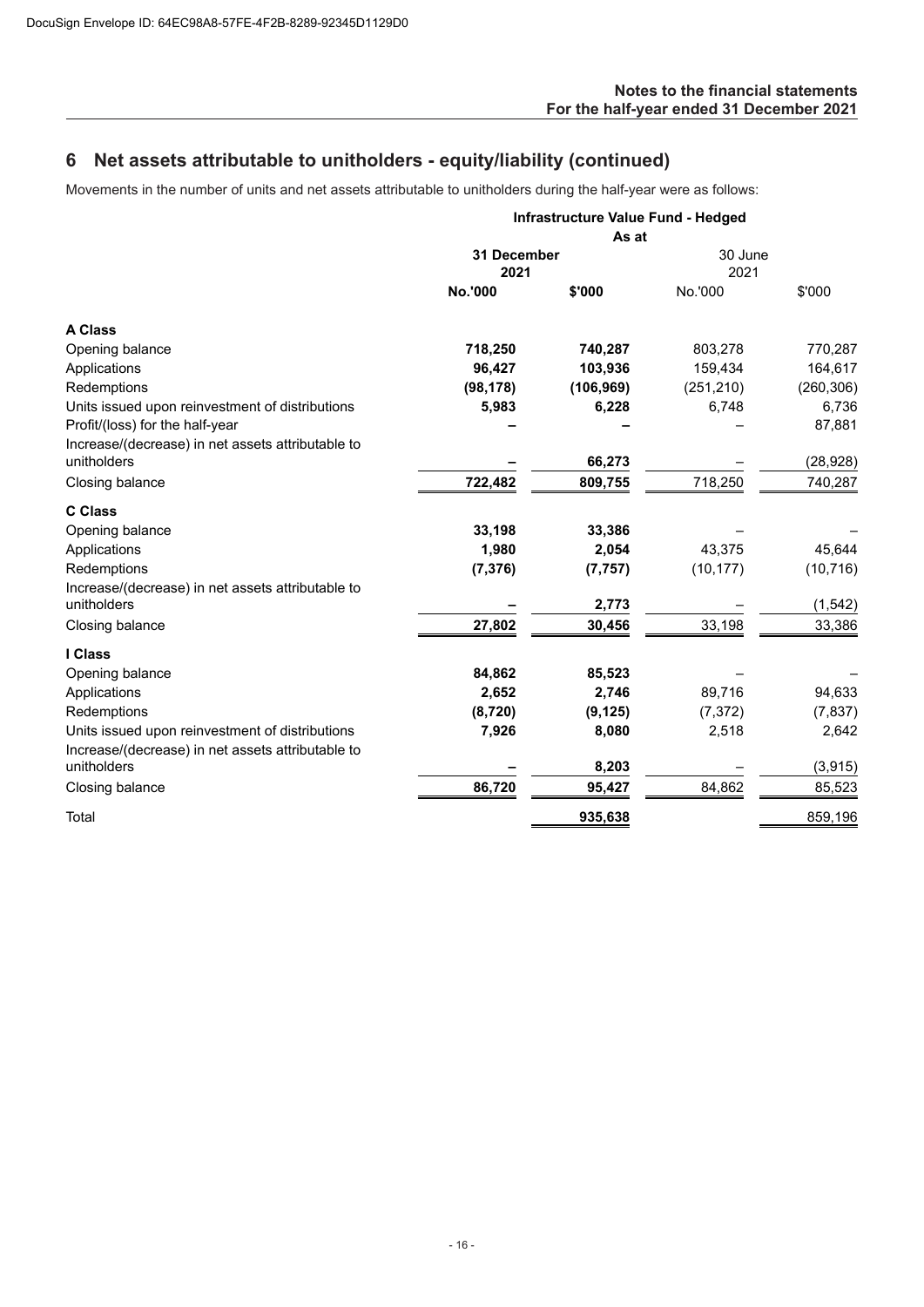# **6 Net assets attributable to unitholders - equity/liability (continued)**

|                                                                                                      | Infrastructure Income Fund - Hedged |           |                 |           |
|------------------------------------------------------------------------------------------------------|-------------------------------------|-----------|-----------------|-----------|
|                                                                                                      |                                     | As at     |                 |           |
|                                                                                                      | 31 December<br>2021                 |           | 30 June<br>2021 |           |
|                                                                                                      | No.'000                             | \$'000    | No.'000         | \$'000    |
| <b>A Class</b>                                                                                       |                                     |           |                 |           |
| Opening balance                                                                                      | 120,664                             | 169,390   | 29,717          | 40,575    |
| Applications                                                                                         | 84,601                              | 127,085   | 113,397         | 165,213   |
| Redemptions                                                                                          | (16, 463)                           | (24, 682) | (22, 622)       | (33, 140) |
| Units issued upon reinvestment of distributions<br>Increase/(decrease) in net assets attributable to | 159                                 | 229       | 172             | 244       |
| unitholders                                                                                          |                                     | 23,866    |                 | (3,502)   |
| Closing balance                                                                                      | 188,961                             | 295,888   | 120,664         | 169,390   |
| <b>B</b> Class                                                                                       |                                     |           |                 |           |
| Opening balance                                                                                      | 228,471                             | 234,460   | 153,437         | 152,350   |
| Applications                                                                                         | 88,012                              | 96,827    | 93,940          | 98,211    |
| Redemptions                                                                                          | (12, 936)                           | (14, 129) | (20, 893)       | (22, 282) |
| Units issued upon reinvestment of distributions<br>Increase/(decrease) in net assets attributable to | 1,755                               | 1,842     | 1,987           | 2,047     |
| unitholders                                                                                          |                                     | 31,083    |                 | 4,134     |
| Closing balance                                                                                      | 305,302                             | 350,083   | 228,471         | 234,460   |
| <b>C Class</b>                                                                                       |                                     |           |                 |           |
| Opening balance                                                                                      |                                     |           |                 |           |
| Applications                                                                                         | 1,643                               | 2,428     |                 |           |
| Redemptions                                                                                          | (51)                                | (77)      |                 |           |
| Increase/(decrease) in net assets attributable to                                                    |                                     |           |                 |           |
| unitholders                                                                                          |                                     | 145       |                 |           |
| Closing balance                                                                                      | 1,592                               | 2,496     |                 |           |
| Total                                                                                                |                                     | 648,467   |                 | 403,850   |

|                                                   | Infrastructure Value Fund - Unhedged<br>As at |           |                 |           |
|---------------------------------------------------|-----------------------------------------------|-----------|-----------------|-----------|
|                                                   |                                               |           |                 |           |
|                                                   | 31 December<br>2021                           |           | 30 June<br>2021 |           |
|                                                   | <b>No.'000</b>                                | \$'000    | No.'000         | \$'000    |
| A Class                                           |                                               |           |                 |           |
| Opening balance                                   | 653,621                                       | 829,414   | 633,497         | 757,795   |
| Applications                                      | 67,408                                        | 90,670    | 140,759         | 173,331   |
| Redemptions                                       | (60, 919)                                     | (81, 520) | (125, 515)      | (155,009) |
| Units issued upon reinvestment of distributions   | 5,342                                         | 7,033     | 4,880           | 5,938     |
| Profit/(loss) for the half-year                   |                                               |           |                 | 48,679    |
| Increase/(decrease) in net assets attributable to |                                               |           |                 |           |
| unitholders                                       |                                               | 72,209    |                 | (1, 320)  |
| Closing balance                                   | 665,452                                       | 917,806   | 653,621         | 829,414   |
| <b>C</b> Class                                    |                                               |           |                 |           |
| Opening balance                                   |                                               |           |                 |           |
| Closing balance                                   |                                               |           |                 |           |
| Total                                             |                                               | 917,806   |                 | 829,414   |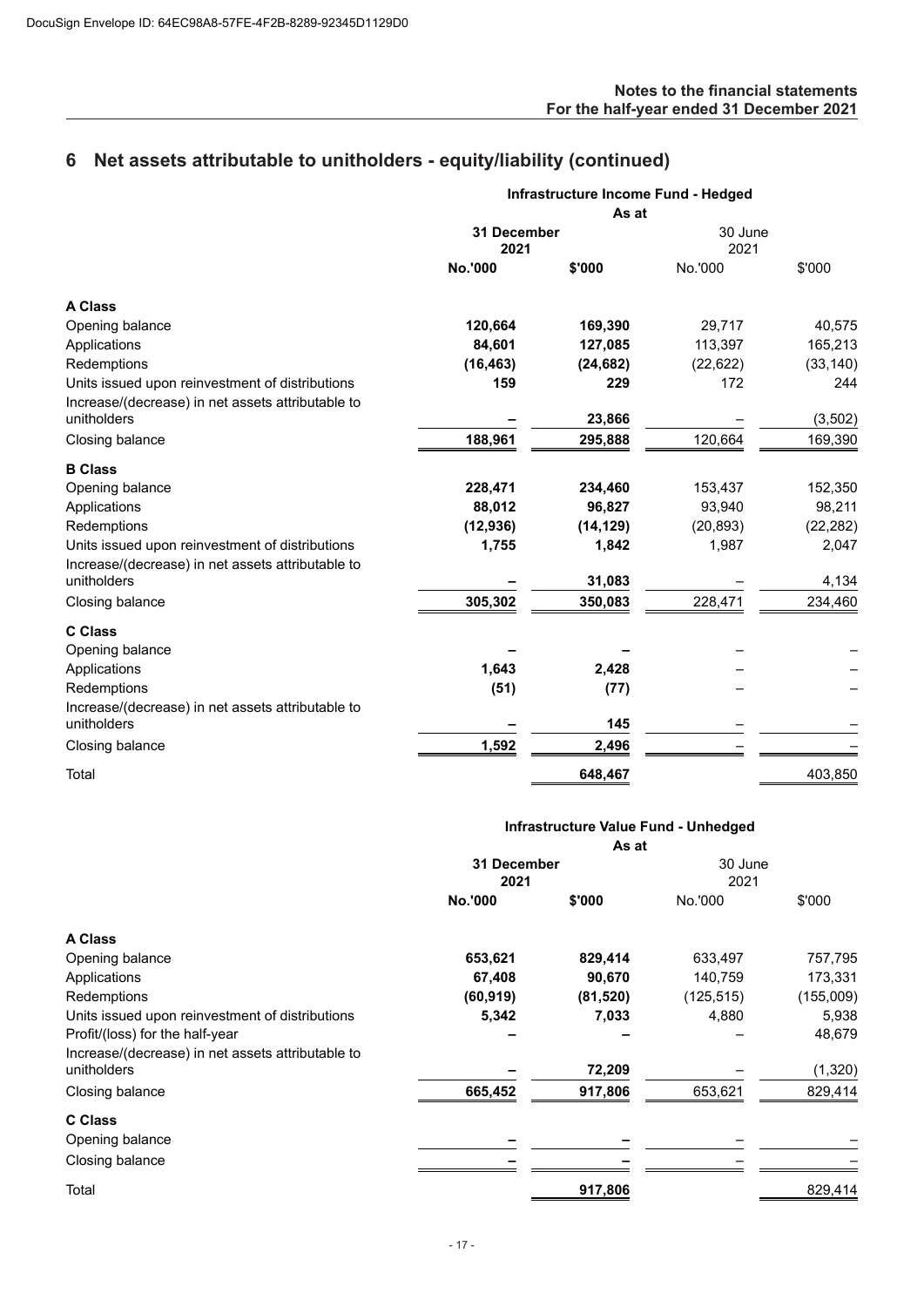# **6 Net assets attributable to unitholders - equity/liability (continued)**

## **Capital risk management**

Infrastructure Value Fund - Hedged, Infrastructure Income Fund - Hedged and Infrastructure Value Fund - Unhedged Fund consider their net assets attributable to unitholders as capital, notwithstanding net assets attributable to unitholders are classified as a liability. The amount of net assets attributable to unitholders can change significantly on a daily basis as the Funds are subject to daily applications and redemptions at the discretion of unitholders.

For all Funds, daily applications and redemptions are reviewed relative to the liquidity of the Funds' underlying assets on a daily basis by the Responsible Entity. Under the terms of the Funds' Constitutions, the Responsible Entity has the discretion to reject an application for units and to defer or adjust a redemption of units if the exercise of such discretion is in the best interests of unitholders.

The Responsible Entity monitors the impact of applications and redemptions relative to the liquid assets in the Funds.

## **7 Distributions to unitholders**

The distributions paid/payable during the half-year were as follows:

|                                                             | Infrastructure Value Fund - Hedged<br>Half-year ended |            |                     |        |
|-------------------------------------------------------------|-------------------------------------------------------|------------|---------------------|--------|
|                                                             | 31 December<br>2021                                   |            | 31 December<br>2020 |        |
| A Class                                                     | \$'000                                                | <b>CPU</b> | \$'000              | CPU    |
| Distribution paid<br>- 30 September<br>Distribution payable | 3,766                                                 | 0.5000     | 12,007              | 1.5000 |
| - 31 December                                               | 8,662<br>12,428                                       | 1.2000     | 10,387<br>22,394    | 1.5000 |
| <b>C Class</b>                                              |                                                       |            |                     |        |
| Distribution paid<br>- 30 September<br>Distribution payable | 151                                                   | 0.5000     |                     |        |
| - 31 December                                               | 334<br>485                                            | 1.2000     | 599<br>599          | 1.5000 |
| I Class                                                     |                                                       |            |                     |        |
| Distribution paid<br>- 30 September<br>Distribution payable | 441                                                   | 0.5000     |                     |        |
| - 31 December                                               | 1,029                                                 | 1.2000     | 1,334               | 1.5000 |
|                                                             | 1,470                                                 |            | 1,334               |        |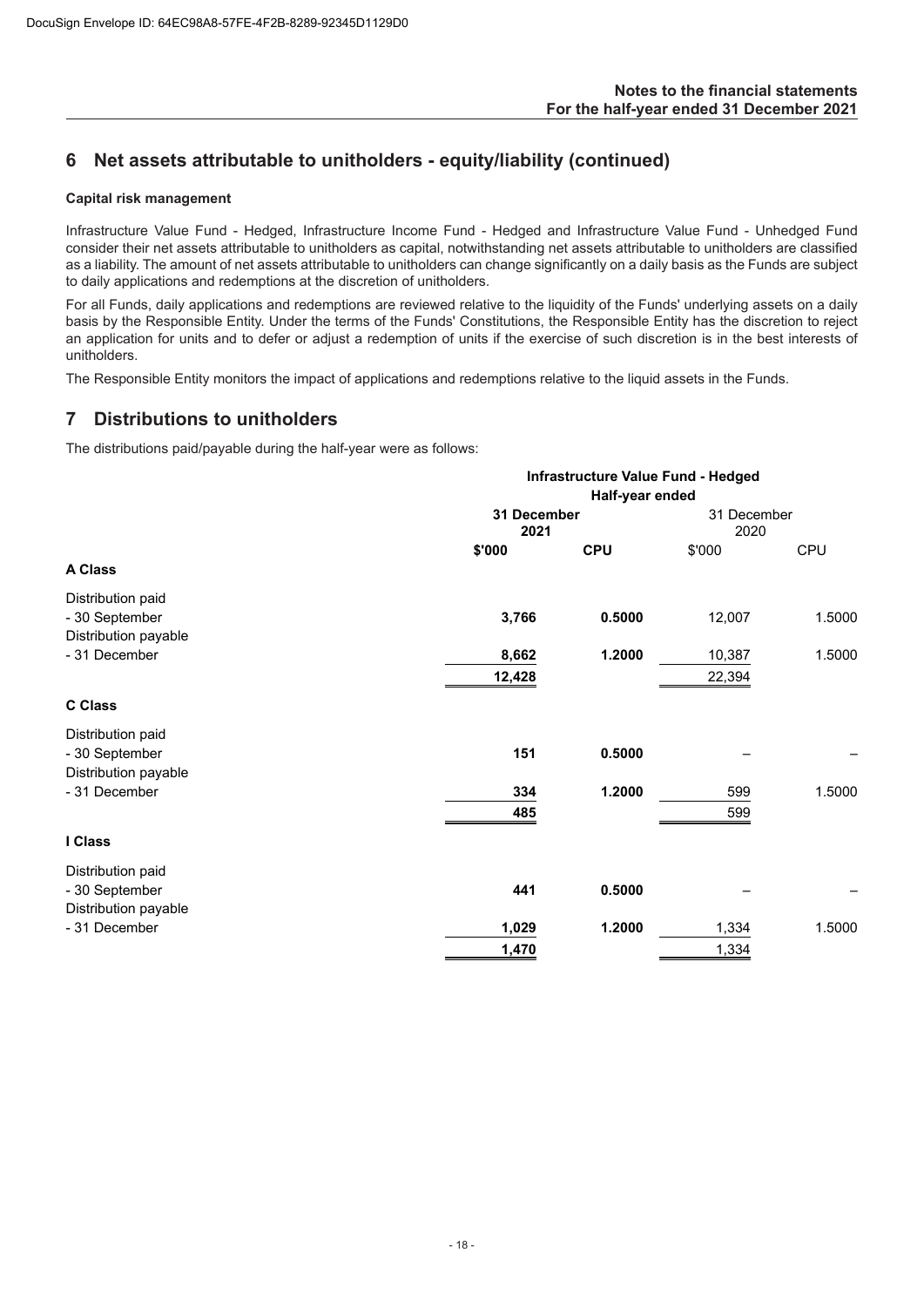## **Notes to the financial statements For the half-year ended 31 December 2021**

# **7 Distributions to unitholders (continued)**

|                      | Infrastructure Income Fund - Hedged<br>Half-year ended |            |                     |        |
|----------------------|--------------------------------------------------------|------------|---------------------|--------|
|                      |                                                        |            |                     |        |
|                      | 31 December<br>2021                                    |            | 31 December<br>2020 |        |
|                      | \$'000                                                 | <b>CPU</b> | \$'000              | CPU    |
| <b>A Class</b>       |                                                        |            |                     |        |
| Distribution paid    |                                                        |            |                     |        |
| - 30 September       | 1,159                                                  | 0.7500     | 798                 | 1.7500 |
| Distribution payable |                                                        |            |                     |        |
| - 31 December        | 2,834                                                  | 1.5000     | 1,436               | 2.0000 |
|                      | 3,993                                                  |            | 2,234               |        |
| <b>B Class</b>       |                                                        |            |                     |        |
| Distribution paid    |                                                        |            |                     |        |
| - 30 September       | 1,500                                                  | 0.5500     | 2,442               | 1.2500 |
| Distribution payable |                                                        |            |                     |        |
| - 31 December        | 3,660                                                  | 1.2000     | 3,720               | 1.7500 |
|                      | 5,160                                                  |            | 6,162               |        |
| <b>C Class</b>       |                                                        |            |                     |        |
| Distribution paid    |                                                        |            |                     |        |
| - 30 September       | 7                                                      | 0.7500     |                     |        |
| Distribution payable |                                                        |            |                     |        |
| - 31 December        | 25                                                     | 1.5500     |                     |        |
|                      | 32                                                     |            |                     |        |
|                      |                                                        |            |                     |        |

| Infrastructure Value Fund - Unhedged<br>Half-year ended |            |        |            |
|---------------------------------------------------------|------------|--------|------------|
|                                                         |            |        |            |
| \$'000                                                  | <b>CPU</b> | \$'000 | <b>CPU</b> |
| 9,822                                                   | 1.5000     | 6,471  | 1.0000     |
| 16,589                                                  | 2.5000     | 12,934 | 2.0000     |
| 26,411                                                  |            | 19,405 |            |
|                                                         |            |        |            |
|                                                         | 1.5000     |        |            |
|                                                         | 2.5000     |        |            |
|                                                         |            |        |            |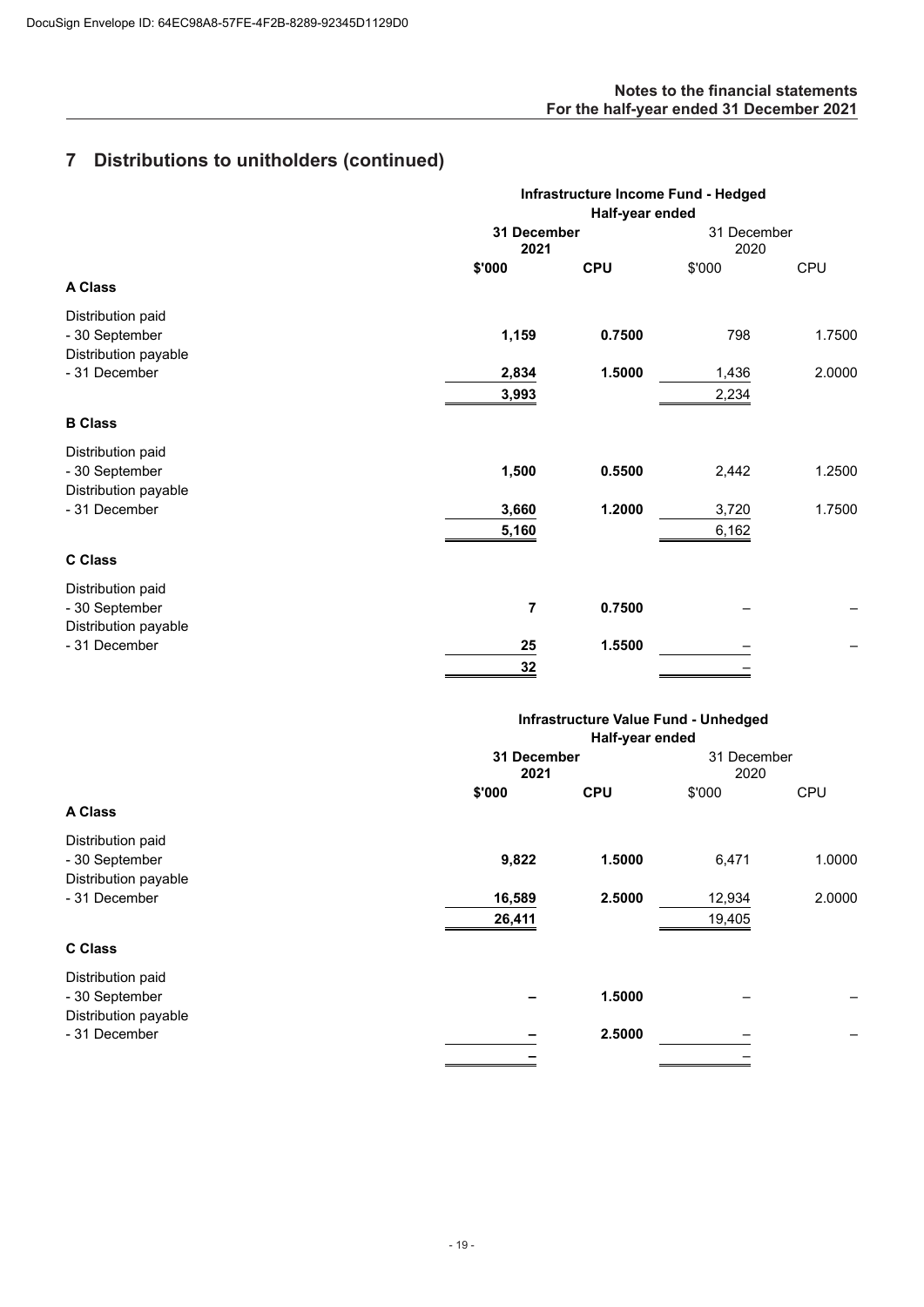## **8 Events occurring after the financial half-year**

Market disruptions associated with current geopolitical events have had a global impact, and uncertainty exists as to their implications. Such disruptions can adversely affect assets of the Funds and thus performance of the Funds. Management is continuing to monitor this development and evaluate its impact on the Funds.

Apart from the above there are no significant events that have occurred since balance date which would impact on the financial position of the Funds as disclosed in the balance sheet as at 31 December 2021 or on the results and cash flows of the Funds for the half-year ended on that date.

## **9 Contingent assets, liabilities and commitments**

There are no outstanding contingent assets, liabilities or commitments as at 31 December 2021 and 30 June 2021.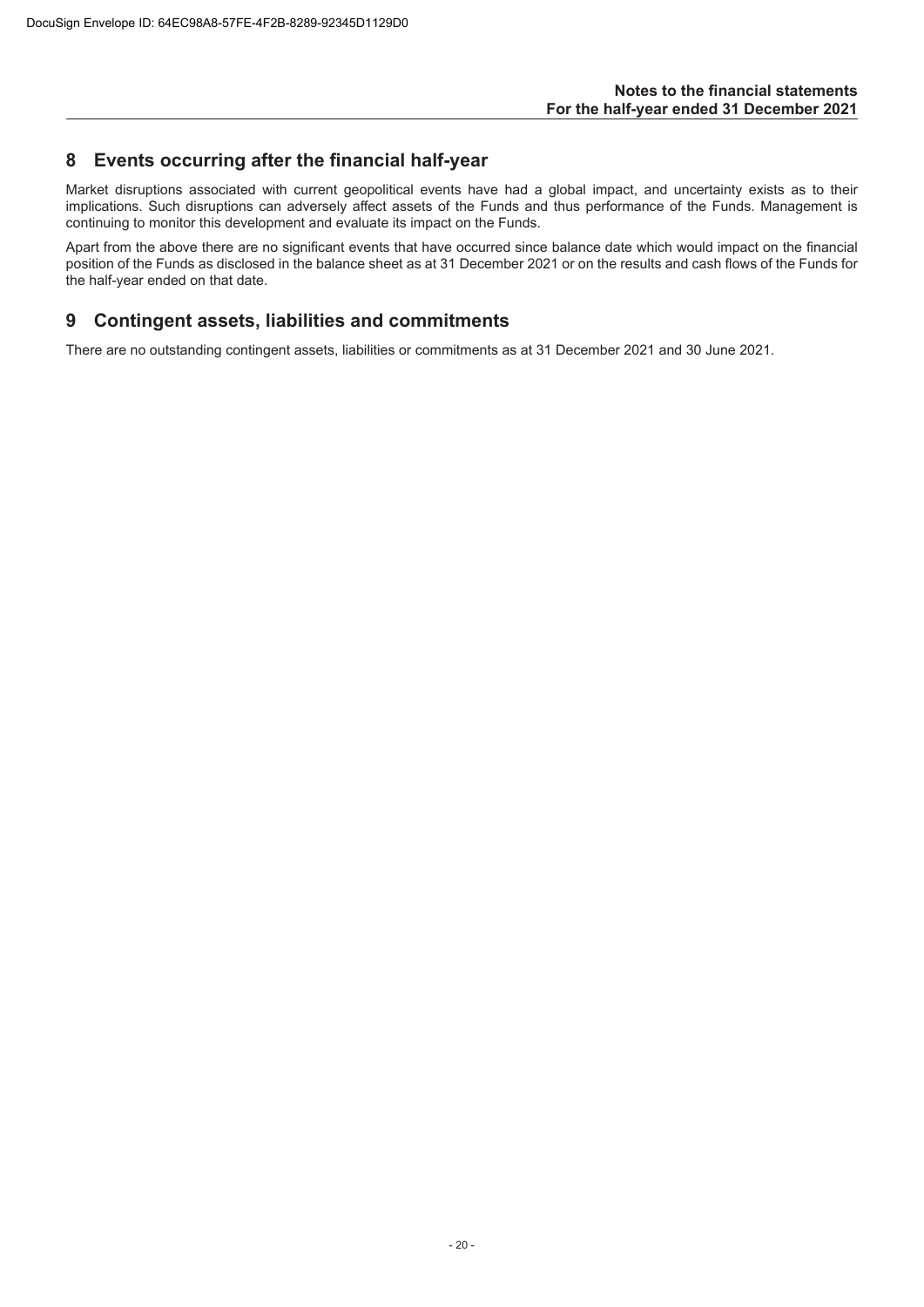# <span id="page-22-0"></span>**Directors' declaration**

In the opinion of the directors of the Responsible Entity:

- (a) the financial statements and notes set out on pages 5 to 20 are in accordance with the *Corporations Act 2001*, including:
	- (i) complying with Accounting Standards, the *Corporations Regulations 2001* and other mandatory professional reporting requirements; and
	- (ii) giving a true and fair view of the Funds' financial positions as at 31 December 2021 and of their performance, for the financial half-year ended on that date;
- (b) there are reasonable grounds to believe that the Funds will be able to pay their debts as and when they become due and payable; and
- (c) the financial statements comply with International Financial Reporting Standards as issued by the International Accounting Standards Board.

This declaration is made in accordance with a resolution of the directors.

DocuSigned by: Directo  $\overline{DB}$ CO94F8348F Q. Lupo

Melbourne 07 March 2022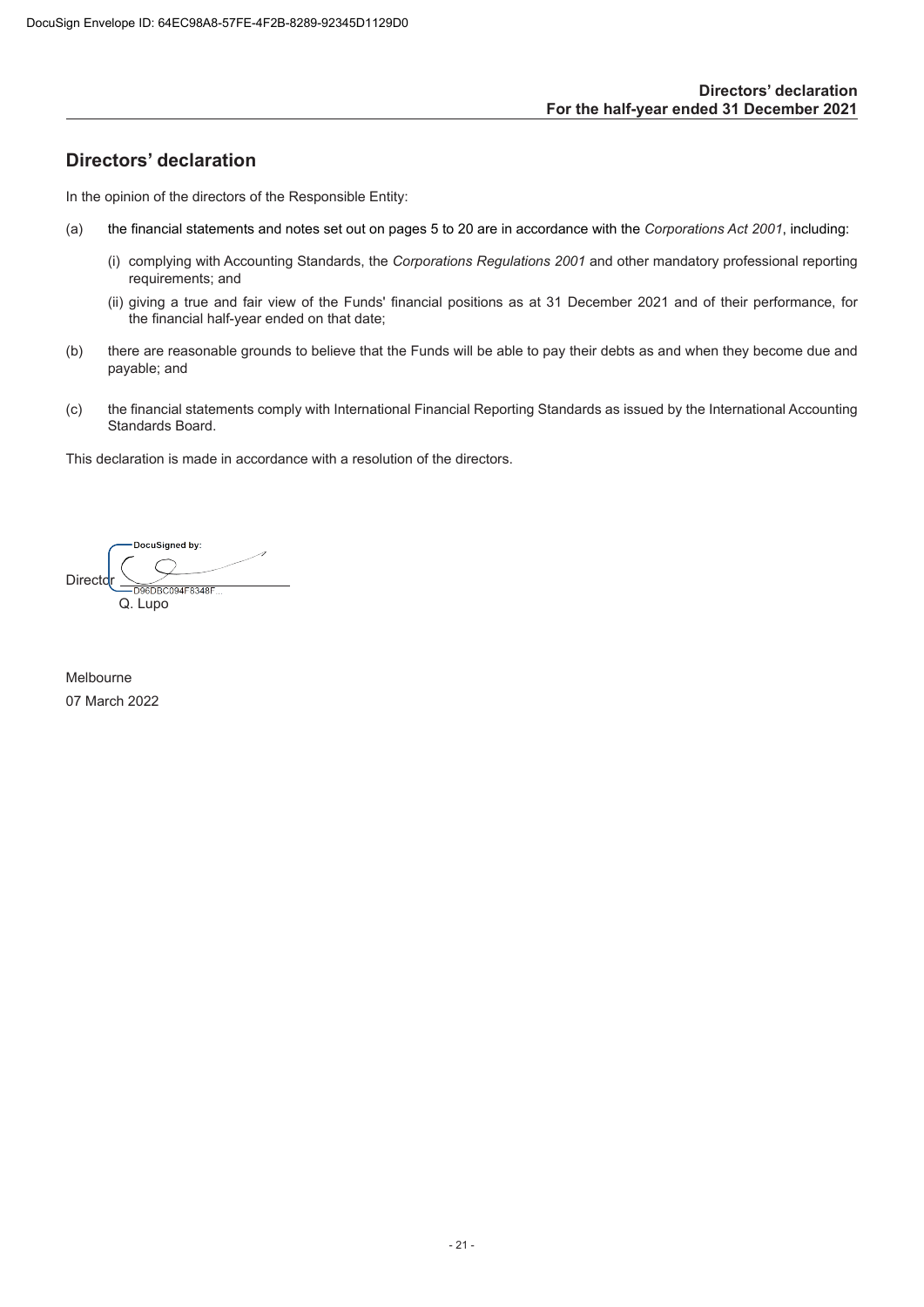

# Independent auditor's review report to the unitholders of:

- $ClearBridge$  RARE Infrastructure Value Fund Hedged
- ClearBridge RARE Infrastructure Income Fund Hedged
- $ClearBridge RARE In frastructure Value Fund Unhedged (collectively "the"$ Funds')

# Report on the half-year financial report

## Conclusion

We have reviewed the half-year financial report of the Funds which comprises the balance sheets as at 31 December 2021, the statement of comprehensive income, statement of changes in equity and statement of cash flows for the half-year ended on that date, significant accounting policies and explanatory notes and the directors of the Responsible Entity' (Franklin Templeton Australia Limited (previously known as Legg Mason Asset Management Australia Limited)) declaration.

Based on our review, which is not an audit, we have not become aware of any matter that makes us believe that the accompanying half-year financial report of the Funds do not comply with the Corporations Act 2001 including:

- 1. giving a true and fair view of the Funds' financial position as at 31 December 2021 and of its performance for the half-year ended on that date
- 2. complying with Accounting Standard AASB 134 Interim Financial Reporting and the Corporations Regulations 2001.

## Basis for conclusion

We conducted our review in accordance with ASRE 2410 Review of a Financial Report Performed by the Independent Auditor of the Entity (ASRE 2410). Our responsibilities are further described in the Auditor's responsibilities for the review of the half-year financial report section of our report.

We are independent of the Funds in accordance with the auditor independence requirements of the Corporations Act 2001 and the ethical requirements of the Accounting Professional & Ethical Standards Board's APES 110 Code of Ethics for Professional Accountants (including Independence Standards) (the Code) that are relevant to the audit of the annual financial report in Australia. We have also fulfilled our other ethical responsibilities in accordance with the Code.

## Responsibilities of the directors of the Responsible Entity for the half-year financial report

The directors of the Responsible Entity are responsible for the preparation of the report that gives a true and fair view in accordance with Australian Accounting St Corporations Act 2001 and for such internal control as The directors of the Responsible Entity are responsible for the preparation of the half-year financial report that gives a true and fair view in accordance with Australian Accounting Standards and the Corporations Act 2001 and for such internal control as the directors of the Responsible Entity determine

 $\mathbb{R}^2$ PricewaterhouseCoopers, ABN 52 780 433 757 Find directors of the Responsible Entricement (report that gives a true and fair view in<br>Corporations Act 2001 and for such in<br>FricewaterhouseCoopers, ABN 52;<br>2 Riverside Quay, SOUTHBANK VIC 30<br>T: 61 3 8603 1000, F: 61 3 8

Liability limited by a scheme approved under Professional Standards Legislation.